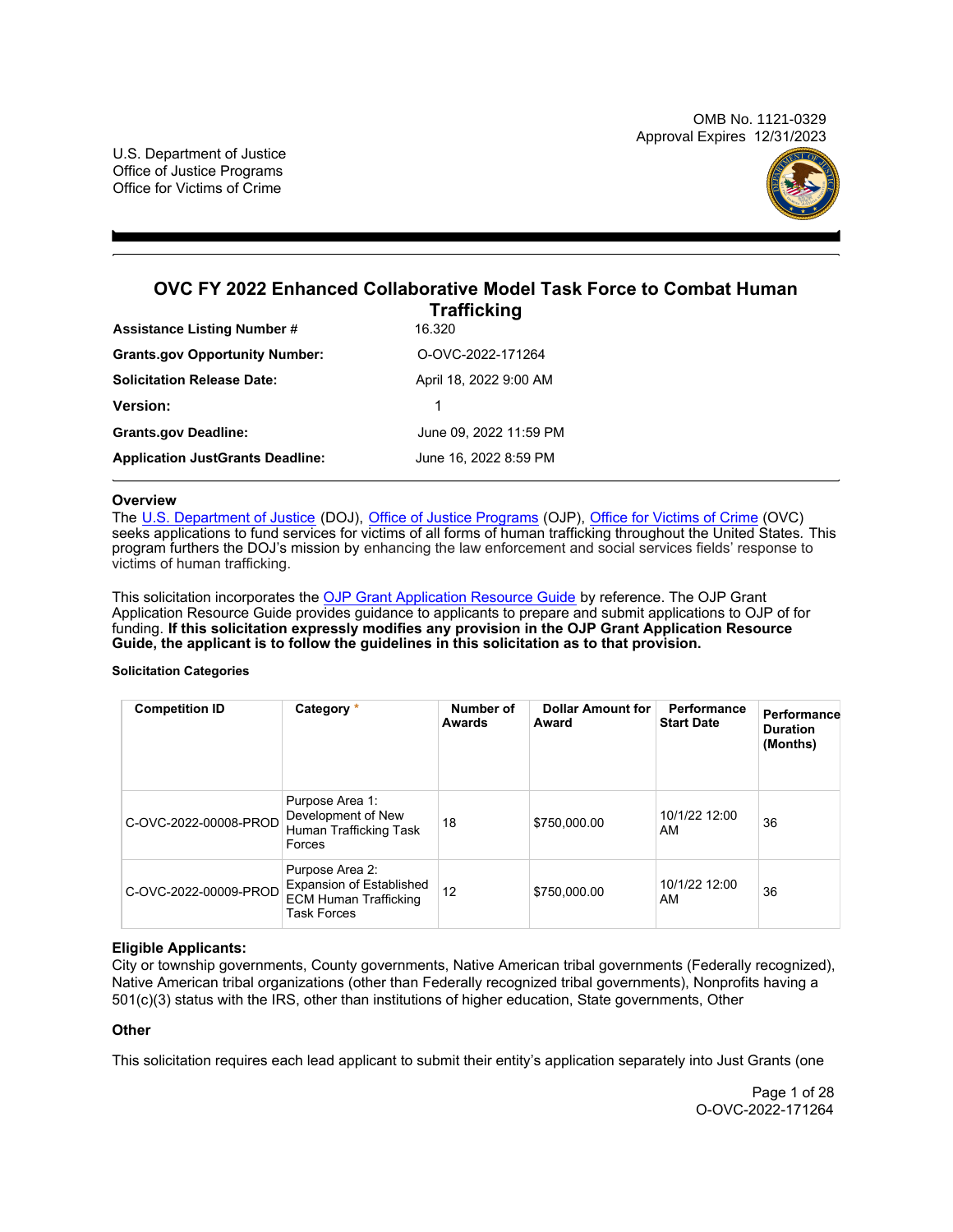<span id="page-1-0"></span>application submitted by an eligible lead law enforcement agency and one application submitted by an eligible lead victim service organization.) Please see the Application and Submission Information section for more specific guidance on coordination of application materials (some elements should be identical (i.e. program narrative) and some elements should be different (i.e., budgets.)

**Purpose Area 2:** Eligible applicants must be a previous recipient of an OJP Enhanced Collaborative Model (ECM) Task Force to Combat Human Trafficking award.

**Purpose Area 1 and 2:** OJP ECM recipients that received funding in fiscal years (FY) 2020 and 2021 are **ineligible** to apply under either Purpose Area in this solicitation.

For purposes of this solicitation, "state" means any state of the United States, the District of Columbia, the Commonwealth of Puerto Rico, the Virgin Islands, Guam, American Samoa, and the Commonwealth of the Northern Mariana Islands.

OVC will consider applications under which two or more entities would carry out the federal award; however, only one entity may be the applicant. Any others must be proposed as subrecipients (subgrantees). For additional information on subawards, see the [OJP Grant Application Resource Guide.](https://www.ojp.gov/funding/Apply/Resources/Grant-App-Resource-Guide.htm)

OVC may elect to fund applications submitted under this FY 2022 solicitation in future fiscal years, dependent on, among other considerations, the merit of the applications and the availability of appropriations.

# **Contact Information**

For technical assistance with submitting the Application for Federal Assistance standard form (SF)-424 and a Disclosure of Lobbying Activities form (SF-LLL) in [Grants.gov](https://Grants.gov), contact the [Grants.gov](https://Grants.gov) Customer Support Hotline at 800-518-4726, 606-545-5035, [Grants.gov Customer Support,](https://www.grants.gov/web/grants/support.html) or [support@grants.gov.](mailto:support@grants.gov) The [Grants.gov](https://Grants.gov) Support Hotline operates 24 hours a day, 7 days a week, except on federal holidays.

For technical assistance with submitting the full application in DOJ's Justice Grants System (JustGrants), contact the JustGrants Service Desk at 833-872-5175 or [JustGrants.Support@usdoj.gov.](mailto:JustGrants.Support@usdoj.gov) The JustGrants Service Desk operates 5 a.m. to 9 p.m. eastern time Monday-Friday and 9 a.m. to 5 p.m. Saturday, Sunday, and Federal holidays.

For assistance with any other requirements of this solicitation, contact the OJP Response Center by telephone at 800-851-3420 or TTY: 301-240-6310 (hearing impaired only), or by email at [grants@ncjrs.gov.](mailto:grants@ncjrs.gov) The OJP Response Center hours of operation are 10:00 a.m. to 6:00 p.m., eastern time Monday–Friday, and 10:00 a.m. to 8:00 p.m. on the solicitation closing date.

## **Submission Information**

Applications will be submitted to DOJ in two steps:

**Step 1:** The applicant must submit by the [Grants.gov](https://Grants.gov) deadline the required Application for Federal Assistance standard form (SF)-424 and a Disclosure of Lobbying Activities (SF-LLL) form when they register in [Grants.gov](https://Grants.gov) at<https://www.grants.gov/web/grants/register.html>. To register in [Grants.gov](https://Grants.gov), the applicant will need to ensure that its System for Award Management (SAM) registration is current.

**Step 2:** The applicant must then submit the **full application,** including attachments, in JustGrants at [JustGrants.usdoj.gov.](https://justicegrants.usdoj.gov/) To be considered timely, the full application must be submitted in JustGrants by the JustGrants application deadline. OJP encourages applicants to review the "How to Apply" section in the [OJP](https://www.ojp.gov/funding/apply/ojp-grant-application-resource-guide#apply)  [Grant Application Resource Guide](https://www.ojp.gov/funding/apply/ojp-grant-application-resource-guide#apply) and the [JustGrants website](https://justicegrants.usdoj.gov/news) for more information, resources, and training.

## **Pre-Application Webinar**

OVC will conduct one pre-application webinar during which OVC staff will review the solicitation requirements and conduct a question and answer session with interested potential applicants. Participation is optional. When the webinar has been scheduled, the details and registration information will be available at [https://ovc.ojp.gov/funding/funding-webinars.](https://ovc.ojp.gov/funding/funding-webinars)

> Page 2 of 28 O-OVC-2022-171264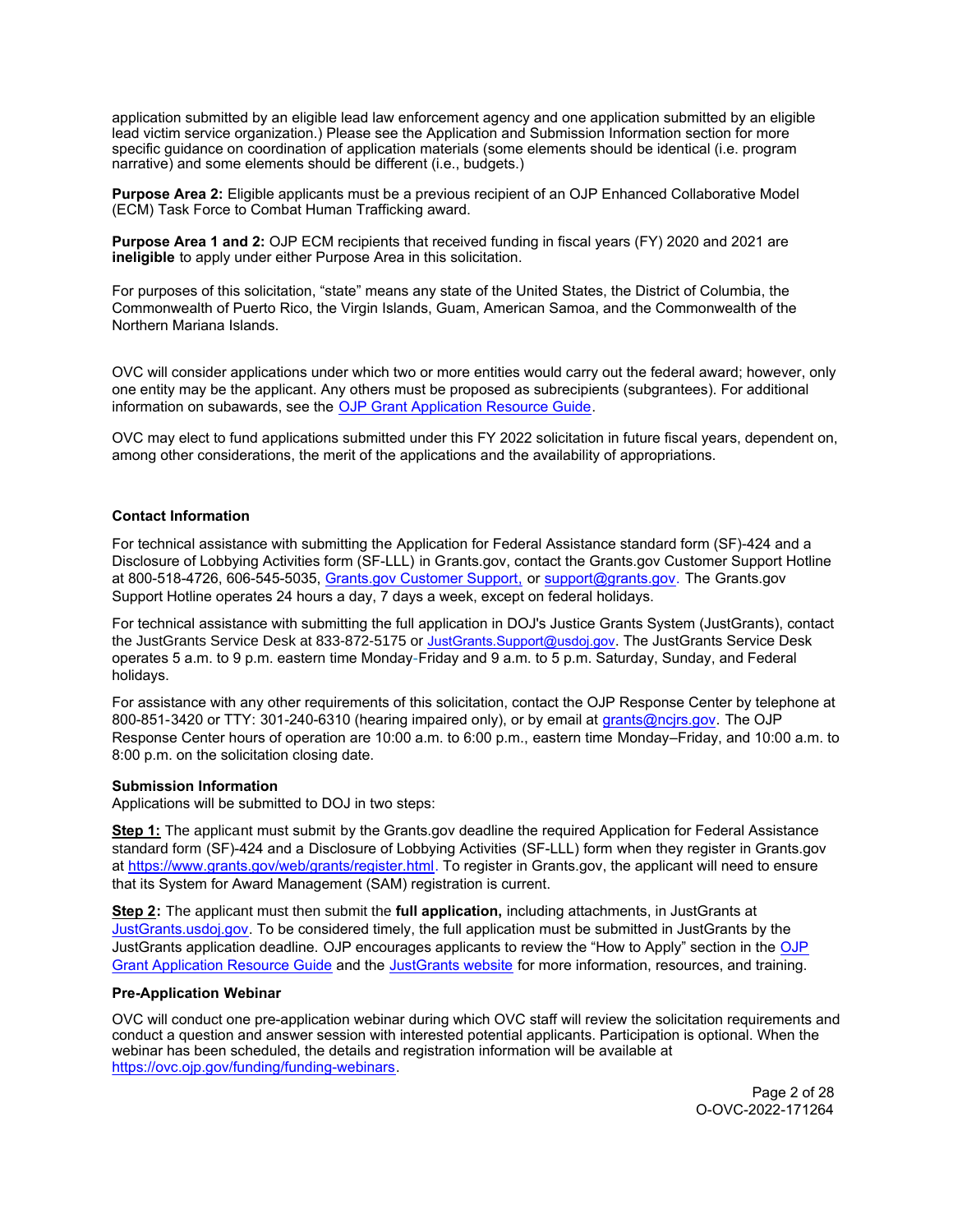Page 3 of 28 O-OVC-2022-171264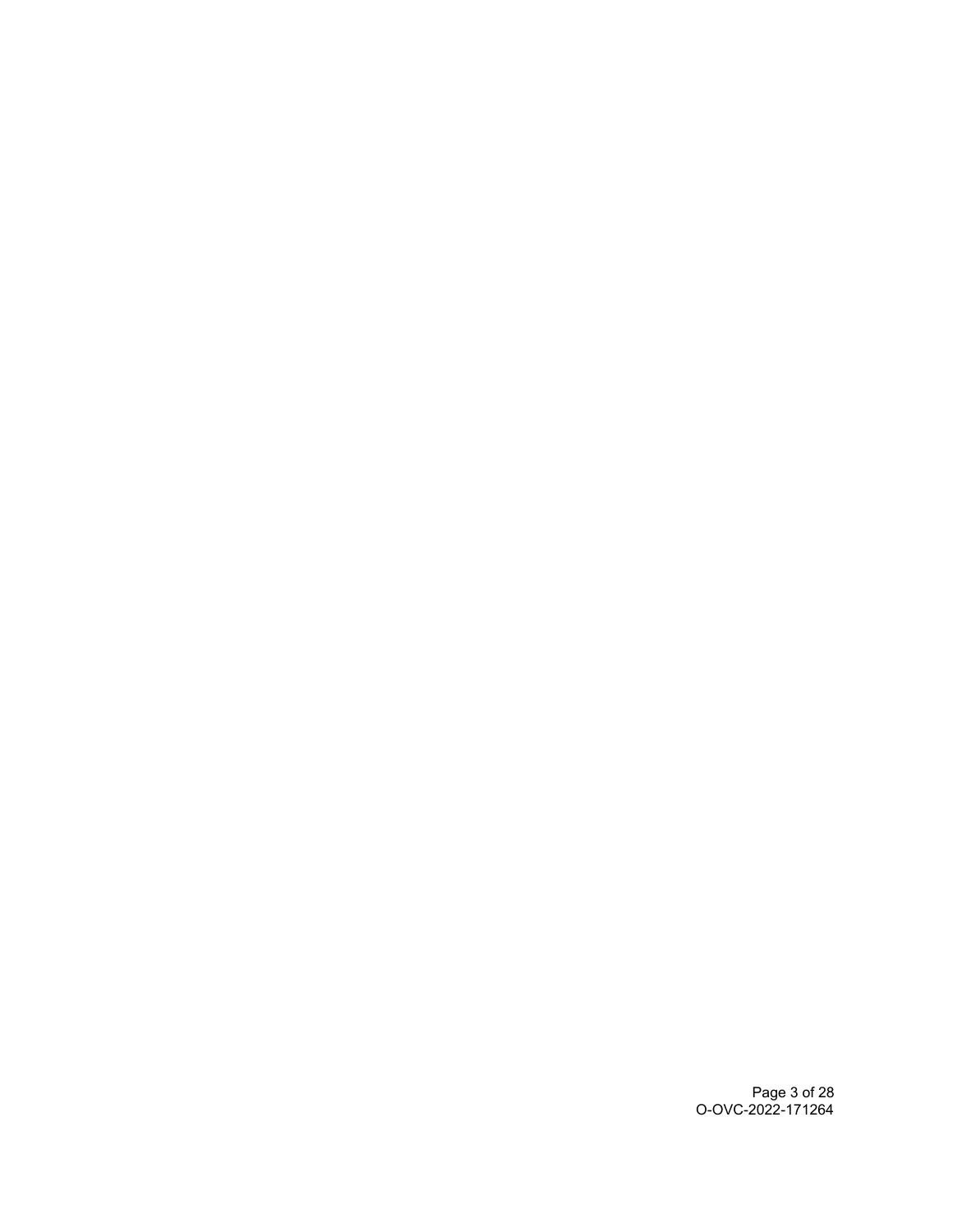# **Contents**

| <b>Contact Information</b>                                                                        | $\overline{c}$  |
|---------------------------------------------------------------------------------------------------|-----------------|
| <b>Program Description</b>                                                                        | 6               |
| Overview                                                                                          | 6               |
| <b>Statutory Authority</b>                                                                        | 6               |
| Specific Information                                                                              | 6               |
| <b>Mandatory Program Requirements</b>                                                             | 6               |
| Goals, Objectives, Deliverables, and Timeline                                                     | 8               |
| Goal                                                                                              | $\bf 8$         |
| Objectives                                                                                        | 8               |
| Evidence-Based Programs or Practices                                                              | 11              |
| Information Regarding Potential Evaluation of Programs and Activities                             | 11              |
| <b>OJP Priority Areas</b>                                                                         | 11              |
| <b>Federal Award Information</b>                                                                  | 12 <sup>2</sup> |
| Awards, Amounts and Durations                                                                     | 12 <sub>2</sub> |
| <b>Continuation Funding Intent</b>                                                                | 13              |
| Availability of Funds                                                                             | 13              |
| <b>Types of Awards</b>                                                                            | 13              |
| Financial Management and System of Internal Controls                                              | 13              |
| <b>Budget Information</b>                                                                         | 13              |
| Purchase/lease vehicles - Grantees may not purchase or lease vehicles, but vehicle rentals may be |                 |
| allowed with sufficient justification.                                                            | 13              |
| Cost Sharing or Matching Requirement                                                              | 13              |
| Pre-agreement Costs (also known as Pre-award Costs)                                               | 14              |
| Limitation on Use of Award Funds for Employee Compensation: Waiver                                | 14              |
| Prior Approval, Planning, and Reporting of Conference/Meeting/Training Costs                      | 14              |
| Costs Associated with Language Assistance (if applicable)                                         | 14              |
| <b>Eligibility Information</b>                                                                    | 14              |
| Application and Submission Information                                                            | 14              |
| Information to Complete the Application for Federal Assistance (SF-424)                           | 15              |
| Standard Applicant Information (JustGrants 424 and General Agency Information)                    | 15              |
| Proposal Abstract                                                                                 | 15              |
| <b>Proposal Narrative</b>                                                                         | 15              |
| Goals, Objectives, Deliverables, and Timeline                                                     | 18              |
| <b>Budget and Associated Documentation</b>                                                        | 18              |
| Budget Worksheet and Budget Narrative (Web-based Form)                                            | 18              |
| Indirect Cost Rate Agreement (if applicable)                                                      | 19              |
| Financial Management Questionnaire (including applicant disclosure of high-risk status)           | 19              |
| Disclosure of Process Related to Executive Compensation                                           | 19              |
| <b>Additional Application Components</b>                                                          | 19              |
| <b>Curriculum Vitae or Resumes</b>                                                                | 20              |
| <b>Tribal Authorizing Resolution</b>                                                              | 20              |
| Research and Evaluation Independence and Integrity Statement                                      | 20              |
| <b>Disclosures and Assurances</b>                                                                 | 21              |
| Disclosure of Lobbying Activities                                                                 | 21              |
| <b>DOJ Certified Standard Assurances</b>                                                          | 21              |
| Applicant Disclosure of Duplication in Cost Items                                                 | 21              |

Page 4 of 28 O-OVC-2022-171264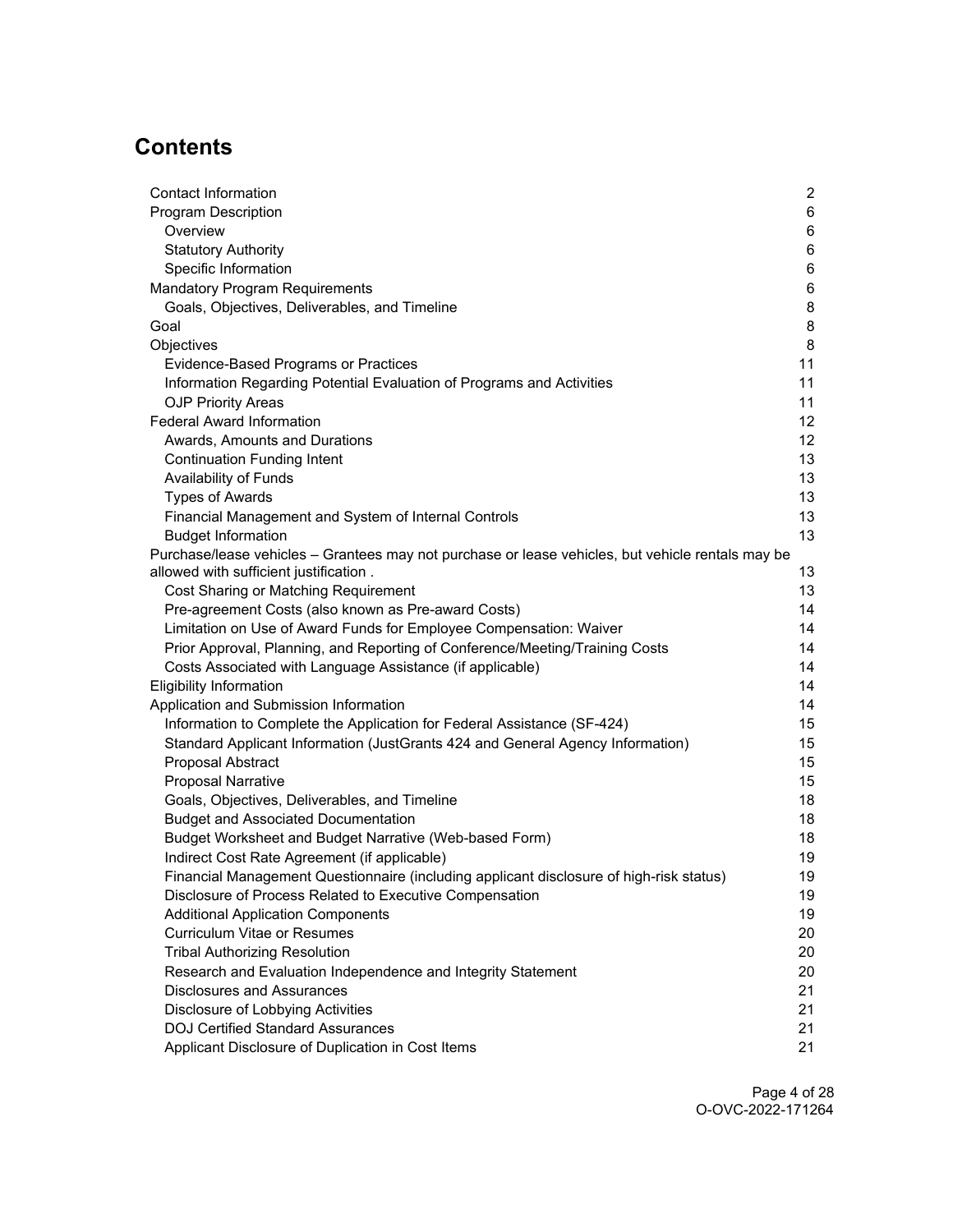| DOJ Certifications Regarding Lobbying; Debarment, Suspension and Other Responsibility |    |
|---------------------------------------------------------------------------------------|----|
| Matters; and Drug-Free Workplace Requirements                                         | 21 |
| Applicant Disclosure and Justification - DOJ High Risk Grantees (if applicable)       | 21 |
| How to Apply                                                                          | 21 |
| <b>Submission Dates and Time</b>                                                      | 21 |
| <b>Experiencing Unforeseen Technical Issues</b>                                       | 21 |
| Application Review Information                                                        | 22 |
| <b>Review Criteria</b>                                                                | 22 |
| <b>Review Process</b>                                                                 | 23 |
| <b>Federal Award Administration Information</b>                                       | 23 |
| <b>Federal Award Notices</b>                                                          | 23 |
| Administrative, National Policy, and Other Legal Requirements                         | 23 |
| Information Technology (IT) Security Clauses                                          | 23 |
| General Information about Post-Federal Award Reporting Requirements                   | 24 |
| Federal Awarding Agency Contact(s)                                                    | 24 |
| Other Information                                                                     | 24 |
| Freedom of Information and Privacy Act (5 U.S.C. 552 and 5 U.S.C. 552a)               | 24 |
| Provide Feedback to OJP                                                               | 24 |
| <b>Performance Measures</b>                                                           | 24 |
| Appendix A: Types of Victim Services That OVC Funds                                   | 24 |
| <b>Application Checklist</b>                                                          | 26 |
| OVC FY 2022 Enhanced Collaborative Model Task Force to Combat Human Trafficking       | 26 |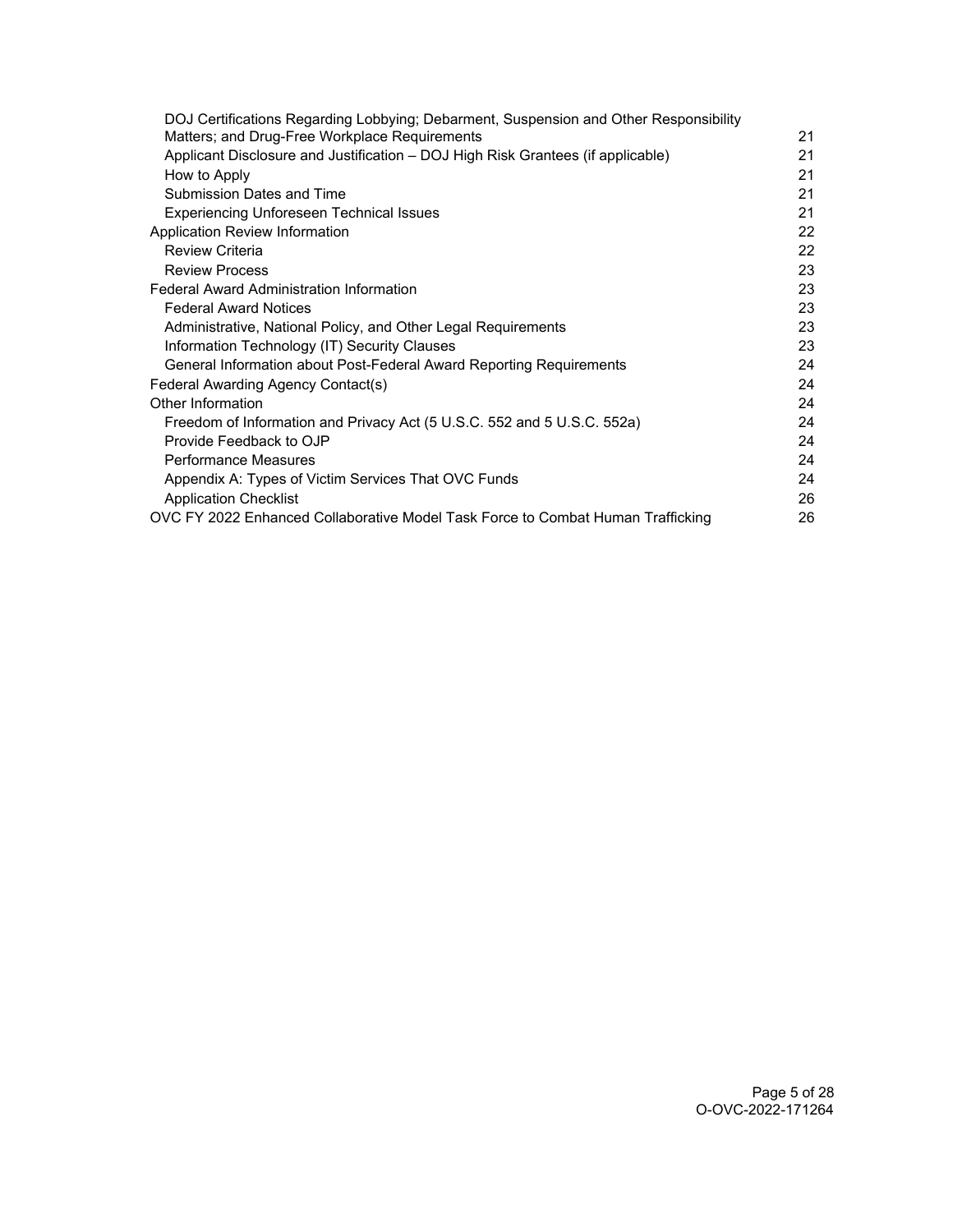# <span id="page-5-0"></span>**Program Description**

## **Overview**

OJP is committed to advancing work that promotes civil rights and racial equity, increases access to justice, supports crime victims and individuals impacted by the justice system, strengthens community safety and protects the public from crime and evolving threats, and builds trust between law enforcement and the community.

To enhance capacity to identify, assist, and provide services to all victims of human trafficking, the Office for Victims of Crime (OVC) leads the Nation in supporting victim-centered and trauma-informed programs, policies, and resources that promote justice, access, and empowerment.

This solicitation's purpose is to support multidisciplinary, collaborative model task forces to combat human trafficking, as defined by the Trafficking Victims Protection Act (TVPA) of 2000 and its reauthorizations.

This program will provide funding for services to victims of human trafficking, as defined by 22 U.S.C. § 7102(11).

## **Statutory Authority**

22 U.S.C. § 7105(b)(2) and 34 U.S.C. §20705

#### **Specific Information**

The purpose of the Enhanced Collaborative Model (ECM) Task Force to Combat Human Trafficking Program is to develop, expand, or strengthen a multidisciplinary approach to fight human trafficking. This collaborative approach must include victim and social service providers, law enforcement and prosecution personnel (local, state, and federal), survivors, and a range of other governmental and non-governmental partners that work together to provide a diverse set of appropriate services for trafficking victims. ECM task forces also train law enforcement and other stakeholders in how to identify victims of trafficking in persons and [related offenses,](https://www.law.cornell.edu/definitions/uscode.php?width=840&height=800&iframe=true&def_id=34-USC-1847384226-1897892550&term_occur=999&term_src=title:34:subtitle:II:chapter:207:section:20705) and conduct victim-centered and trauma-informed investigations to prosecute traffickers.

This program expects a co-leadership model approach, with shared decision making by both the lead law enforcement and the lead victim service provider applicants.

**Purpose Area 1 – Development of New Human Trafficking Task Forces:** Task forces that are newly formed (formally operational less than 3 years) or have never received funding under the OJP ECM Task Force Program are eligible to apply.

Purpose Area 1 funding will help new task forces with critical first steps related to starting up a multidisciplinary task force and establishing a strong foundation of task force co-leadership structure, clear roles and responsibilities, and internal processes and protocols. Successful applicants will dedicate the first 12–18 months of funding to formalize task force structure, develop operational procedures, access professional development and training opportunities, deliver training to key stakeholders, and conduct a community assessment to identify potential areas of the community where sex and labor trafficking may be occurring.

**Purpose Area 2 – Expansion of Established ECM Human Trafficking Task Forces:** Purpose Area 2 funding will help established ECM task forces that have been formally operational for a minimum of 3 years, can demonstrate clear task force co-leadership roles and structure, and have a history of successful identification of sex and labor trafficking victims and prosecution of traffickers. This funding will support expanded task force partnerships, refinement and implementation of existing and new protocols, meaningful survivor engagement, and efforts to implement a range of proactive approaches that are victim centered and trauma and survivor informed (see the glossary of OVC's [Model Standards for Serving Victims and Survivors of Crime](https://ovc.ojp.gov/sites/g/files/xyckuh226/files/model-standards/6/glossary.html) for definitions.)

## **Mandatory Program Requirements**

1. Submit the policies, procedures, and rules governing the provision of services—including any protocols that govern task force operations that relate to investigations and prosecution—to OVC for review (post-award, as may be required by OVC).

> Page 6 of 28 O-OVC-2022-171264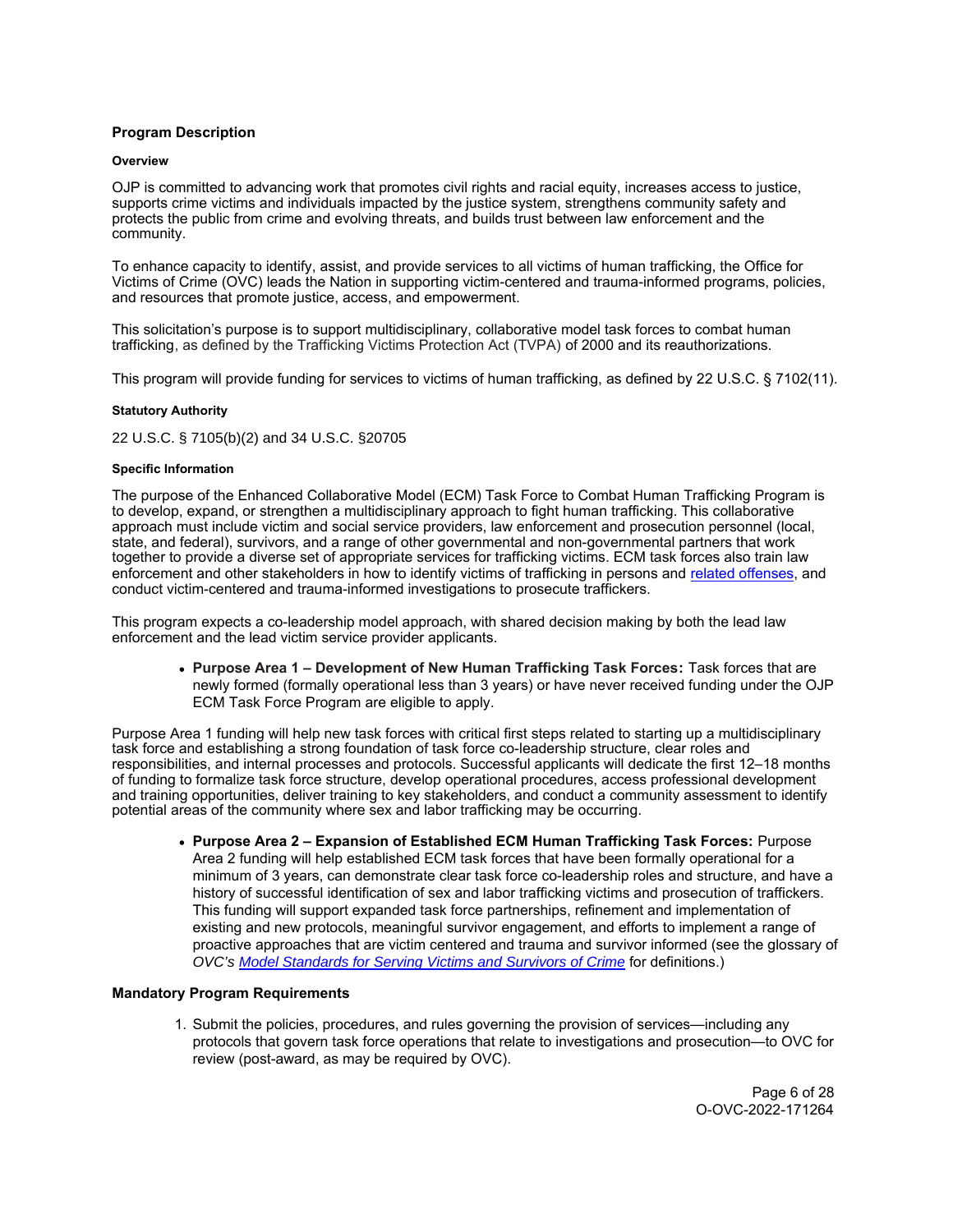- 2. Ensure organization policies and procedures follow applicable federal and state laws protecting the civil rights of program participants and staff (post-award).
- 3. Ensure that any staff, partner staff, or service providers working with trafficking victims are adequately licensed and trained to work with such victims, including by accessing OVC-supported training and technical assistance (TTA).
- 4. Ensure the task force coordinator and/or program director and one other key staff member from both the lead law enforcement agency and lead victim service provider attend an in-person or virtual OVC grantee orientation, and have relevant staff participate in OVC-sponsored training and technical assistance. (See **Budget** section for other travel requirements.)
- 5. Provide all grant-funded staff at least one session of training (to be delivered by individuals or organizations with demonstrable expertise) related to diversity, equity, inclusion, and/or accessibility, including meaningful language assistance, and tied to program goals and objectives annually.
- 6. Implement and commit to a range of proactive approaches for victim identification that are victim centered and trauma informed—to include service delivery, investigations, and prosecutions.

# **Enhancing Access to Services and Promoting Survivor Autonomy**

OVC is committed to an approach to human trafficking that is trauma informed, victim centered, survivor informed, culturally competent, and evidence based. Definitions of key concepts are included below and more are available in the glossary of OVC's [Model Standards for Serving Victims and Survivors of Crime](https://ovc.ojp.gov/sites/g/files/xyckuh226/files/model-standards/6/glossary.html).

In line with these concepts and to enhance survivors' access to victim services, programs funded under this solicitation will engage in practices that remove barriers to receiving services and support survivor autonomy. This will increase victims' access to services by reducing certain requirements that may prohibit some individuals from engaging in services; promoting survivors' choice within service delivery; and protecting victim privacy and confidentiality.

Successful grantees will demonstrate their commitment to this approach by maintaining the following (Note: many of these requirements are mandated by federal civil rights laws, while others reflect OVC's policy direction to recipients to enhance access to services and promote survivor autonomy):

- procedures or policies that provide all survivors access to safe shelter, advocacy services, counseling, meaningful access to language assistance services, and other assistance without exclusions based on actual or perceived sex, age, immigration status, race, religion, sexual orientation, gender identity, mental health condition, physical health condition, criminal record, involvement in commercial sex, income or lack of income, or the age and/or sex of their children. For those programs that by their design target a particular population (e.g., youth, gender specific), there should be procedures or policies in place to ensure access to comparable, qualified services for other survivors seeking support.
- procedures or policies that protect the confidentiality of information and privacy of persons receiving services.
- procedures or policies that do not require victims to take certain actions (e.g., receive counseling, report to law enforcement, commit to sobriety) to be eligible for, or to receive services. For youthserving programs with justifiable mandatory requirements, a [shared decisionmaking model should be](https://www.acf.hhs.gov/sites/default/files/documents/fysb/acf_issuebrief_htprevention_10202020_final_508.pdf)  [used to provide minors with agency in determining a course of action.](https://www.acf.hhs.gov/sites/default/files/documents/fysb/acf_issuebrief_htprevention_10202020_final_508.pdf)
- project designs, products, services, and budgets that consider the unique needs of individuals with disabilities, limited English proficiency, or who are Deaf or hard of hearing, including accessibility for such individuals.

Under the ECM co-leadership task force model, OVC defines—

a **victim-centered approach** as one that places the crime victim's priorities, needs, and interest at the center of the work with the victim; providing nonjudgmental assistance, with an emphasis on client self-determination, where appropriate, and assisting victims in making informed choices; ensuring that restoring victims' feelings of safety and security are a priority and safeguarding against policies and practices that may inadvertently re-traumatize victims; ensuring that victims' rights, voices, and perspectives are incorporated when developing and implementing system- and community-based efforts that impact crime victims.

a **trauma-informed approach** as assistance delivered with an understanding of the vulnerabilities and experiences of trauma survivors, including the prevalence of trauma and its physical, social, and emotional impact. A trauma-informed approach recognizes signs of trauma in staff, clients, and others and responds by integrating knowledge about trauma into policies, procedures, practices, and

> Page 7 of 28 O-OVC-2022-171264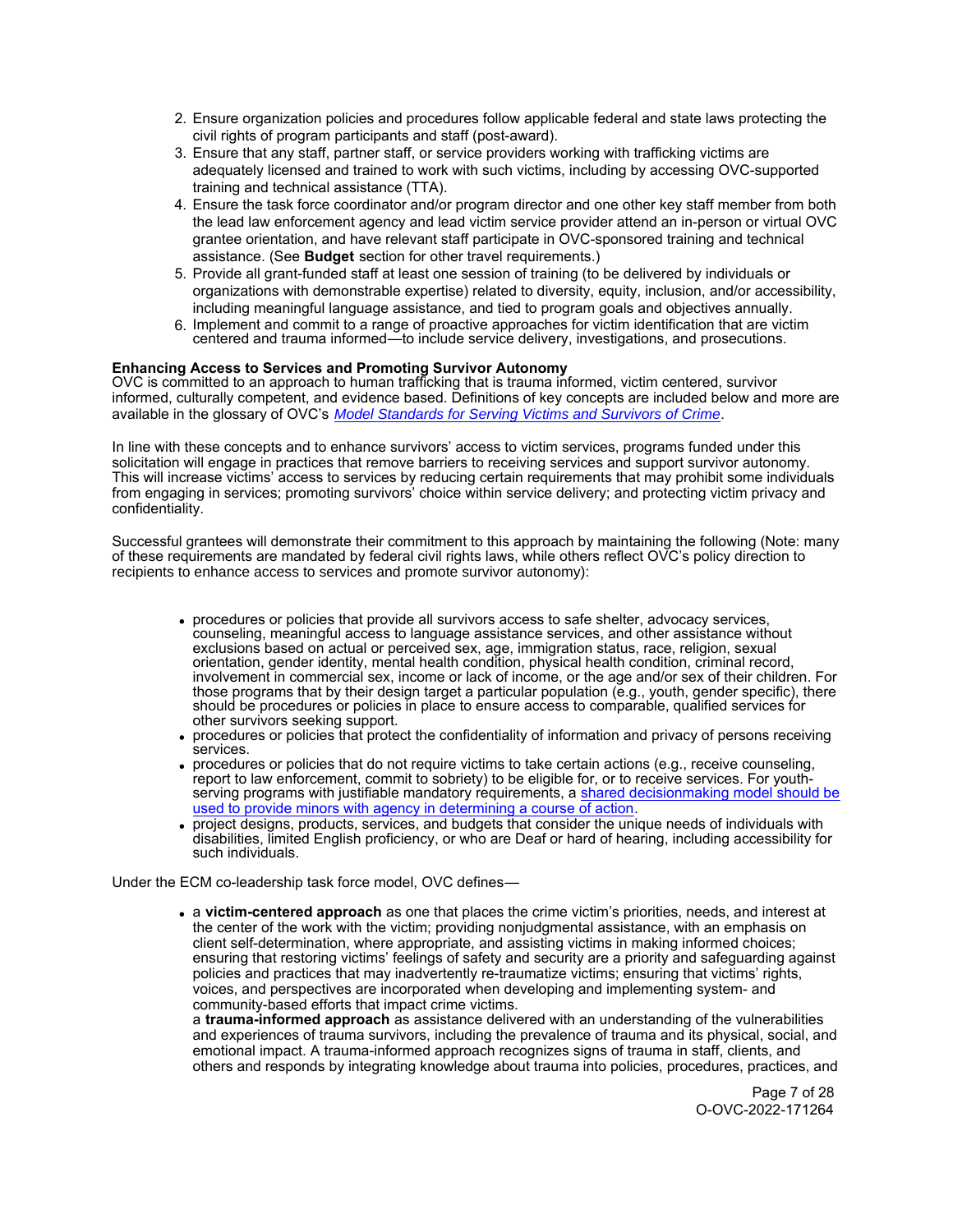<span id="page-7-0"></span>settings. Trauma-informed approaches place priority on restoring the survivor's feelings of safety, choice, and control. Programs, services, agencies, and communities can be trauma informed.

a **survivor-informed approach** as a program, policy, intervention, or product that is designed, implemented, and evaluated with intentional leadership and input from victims/survivors to ensure that the program or product accurately represents the needs, interests, and perceptions of the target victim population.

The OVC ECM program defines a **proactive approach** as those strategies that go beyond traditional online and vice-style operations and involve more advanced investigative methods and criminal intelligence gathering and analysis. Proactive victim identification, investigative, and prosecution approaches involve in-depth pre-planning and active collaboration from victim service providers, prosecutors, and key multidisciplinary partners. Some examples of activities that would be considered proactive include leveraging existing data sources and criminal intelligence gathering and analysis to target investigative strategies based on the type of human trafficking crime; conducting concurrent financial investigations; reaching out to vulnerable populations; engaging in communityoriented and awareness activities; and conducting assessments of data on labor industries in the community, such as prior safety or labor/wage violations or visa abuses.

This ECM funding does not support efforts or operations that may be counter to a victim-centered and traumainformed approach. For example, those approaches that do not align with the ECM model include those that target—

- the purchasers of commercial sex and fail to result in the identification of one or more actual victims of human trafficking prior to an operation OR otherwise fail to involve a connection to one or more actual trafficking victims.
- individuals engaged in commercial sex/"prostitution" for arrest as a means for identifying victims of trafficking. Such efforts may compromise victim safety by failing to properly screen for sex trafficking victimization, and may result in the arrest of victims of sex trafficking.

OVC will give priority consideration to applications from task forces that attest explicitly in their proposal narrative that ECM task force funds will—

- be used to take affirmative measures to avoid arresting, charging, or prosecuting victims of human trafficking for any offense (absent a public safety threat) that is the direct result of their victimization;
- not be used to require a victim of human trafficking to collaborate with law enforcement officers as a condition of access to any shelter or restorative services.

# **Ensuring Civil Rights**

Federal laws prohibit recipients of funding administered by the OJP from discriminating in the delivery of services on the basis of age, race, color, national origin, religion, or disability. Applicable federal laws also prohibit recipients from discriminating on the basis of disability in their employment practices, and from discriminating against employees and beneficiaries on the basis of sex in funded education or training programs. Recipients are also obligated under federal civil rights laws to provide meaningful access to their programs and activities for persons with [limited English proficiency.](https://www.ojp.gov/program/civil-rights/limited-english-proficient-lep) Under certain circumstances, it may be permissible to limit services based on age. Please note that other federal, state, or local laws prohibiting discrimination may apply.

# **Information on Managing Human Trafficking Awards**

For more information on implementation of OVC Human Trafficking awards, please consult the [OVC Human](https://ovc.ojp.gov/program/human-trafficking/ovc-human-trafficking-program-faqs)  [Trafficking Grantee FAQ document.](https://ovc.ojp.gov/program/human-trafficking/ovc-human-trafficking-program-faqs)

## **Goals, Objectives, Deliverables, and Timeline**

## **Goal**

The ECM program goal is to support a sustainable, multidisciplinary, co-leadership task force approach to identify victims of all forms of human trafficking, provide access to services, and investigate and prosecute traffickers at the local, state, tribal, and federal levels.

# **Objectives**

Page 8 of 28 O-OVC-2022-171264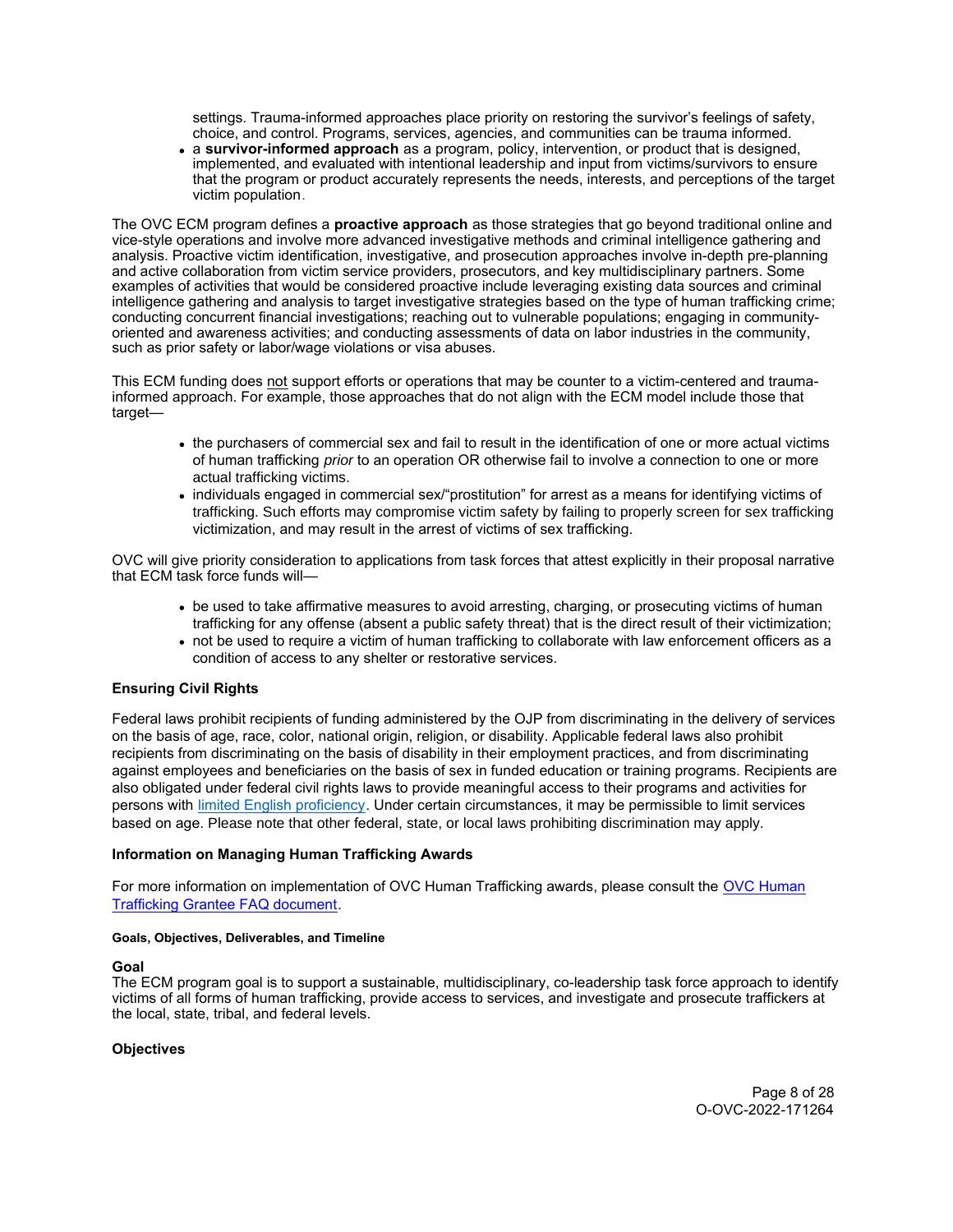- 1. Develop, sustain, and strengthen co-leadership structure and coordination of ECM task force partnerships and activities using the Multidisciplinary Collaborative Model for Anti-Human Trafficking [Task Forces: Development and Operations Roadmap](https://www.theiacp.org/resources/document/development-operations-roadmap-for-multidisciplinary-anti-human-trafficking-task) as a guide. Developing a multidisciplinary anti-human trafficking task force is a process that requires significant time, attention, and intention. The Roadmap provides new and experienced ECM task forces with guidance across core elements of task force function and development.
- 2. Develop, implement, and revise a set of protocols to guide overall task force operations, which include both service delivery and investigative and prosecutorial activities. Please see the Deliverables section for core required ECM protocols for each Purpose Area.
- 3. Identify and serve victims of all types of human trafficking.
- 4. Implement victim-centered, trauma-informed, and collaborative approaches by developing and consistently implementing task force protocols and training.
- 5. Involve all task force partners in actively planning and executing a range of proactive approaches that include victim-centered and trauma-informed investigations and prosecutions.
- 6. Investigate, refer, and prosecute both sex and labor trafficking cases at the local, state, tribal, and federal levels. Applicants may view the [Prosecution Case Review tool](https://www.theiacp.org/sites/default/files/HumanTrafficking/247373_IACP_Prosecution_508.pdf) developed for multidisciplinary task forces.
- 7. Assist victims of sex trafficking and labor trafficking in achieving increased safety, independence, self-sufficiency, and well-being by providing appropriate services.
- 8. Collect data and conduct ongoing assessment activities to determine if the program is meeting its stated goals and objectives.

# **Deliverables**

Purpose Area 1 task forces will be expected to conduct and complete the following:

- 1. Establish and formalize the task force leadership, membership, and structure to ensure broad membership and engagement with essential agencies and individuals, to include survivor leaders/advocates. **Within 12–18 months of award acceptance, the grantee will submit a Memorandum of Understanding (MOU) to OVC documenting the structure, personnel, and roles of task force members.**
- 2. Develop and expand collaborative partnerships among federal, state, local, and tribal law enforcement, prosecution, nongovernmental, labor, and regulatory agencies and system- and community-based service providers.
- 3. Identify a **full-time task force coordinator or director** to manage the day-to-day work of task force activities. The coordinator or director will manage partnership growth and sustainability and ensure completion of both the administrative and operational activities of the multidisciplinary task force. The coordinator or director may be supported from either the victim service provider agency or the law enforcement agency. Applicants may benefit from reviewing [this webinar](https://learn.theiacp.org) on the critical role of this position.
- 4. **Within the 12–18 months of award acceptance, conduct a data-driven community assessment**  , factoring in the experiences of task force stakeholders, to identify areas within the community where vulnerabilities for trafficking exploitation may be occurring. OVC may request a written summary of the community assessment results.
- 5. **By the end of the second year, finalize and implement task force protocols** related to the following (at a minimum) ([sample protocol development checklists](https://www.theiacp.org/resources/document/enhanced-collaborative-model-ecm-anti-human-trafficking-task-force-protocol) are available):
	- ECM Task Force roles and responsibilities (for both law enforcement and service providers):
		- Handling of cases with large numbers of victims
		- Response to emergencies and after-hours referrals
		- Response to tips and incidents
		- **Task force membership**
	- Information sharing:
		- Working with the media and sharing information with the public
		- Data collection, sharing, analyzing, and joint reporting of data
		- Sharing of tips to and from law enforcement and services
		- Referrals to and from law enforcement and services
		- Confidentiality and informed consent

Page 9 of 28 O-OVC-2022-171264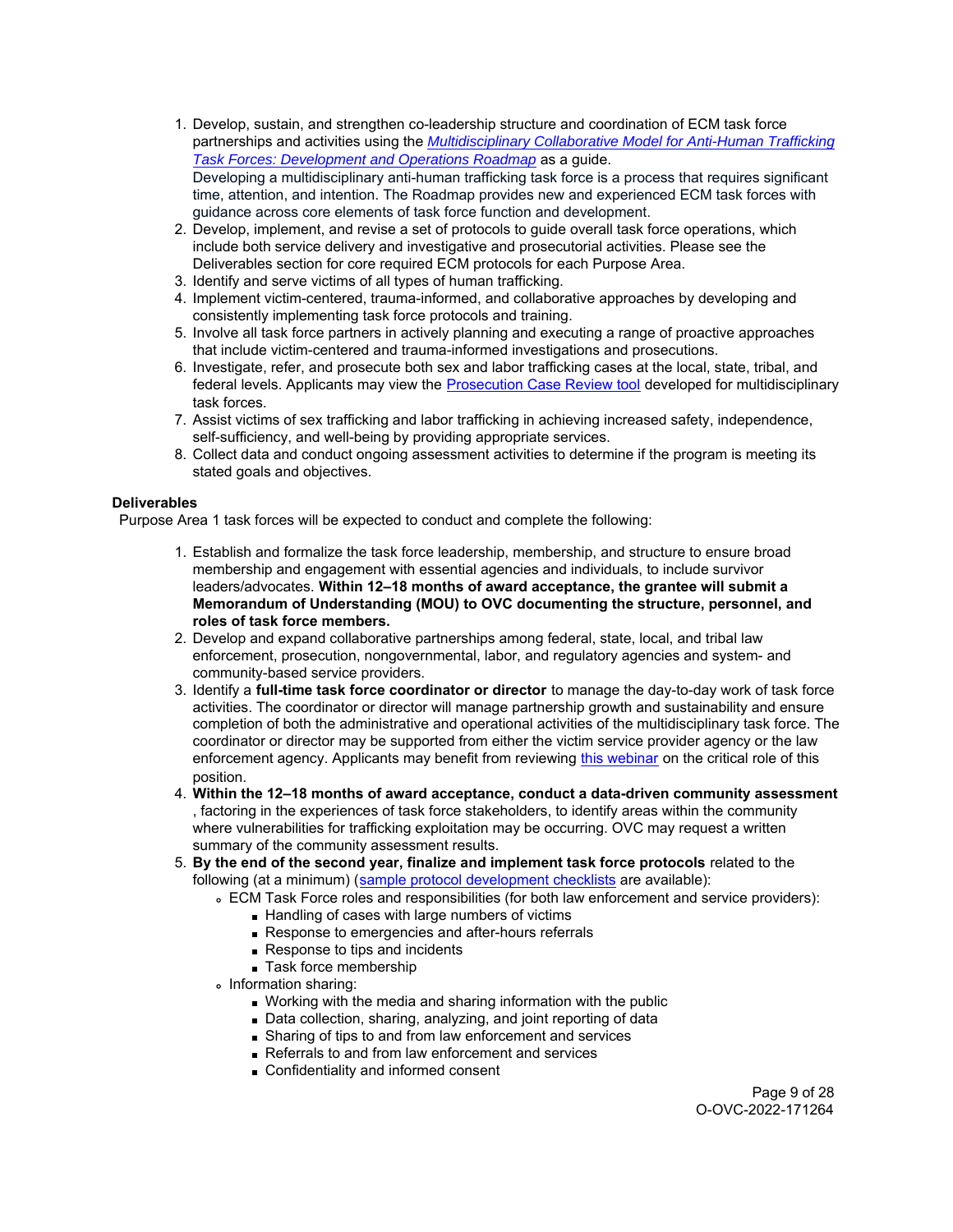- o Interactions with victims:
	- Use of culturally and linguistically appropriate victim-centered and trauma-informed approaches during investigations and service delivery (identifying, screening, and interviewing victims)
	- Victims' rights and protections including requests for Continued Presence (CP) or other documents needed to support immigration relief and coordination of services with victim assistance professionals in law enforcement or prosecutors' offices
- Other:
	- **Investigative and prosecutorial protocols**
	- Training and outreach standards
	- [Survivor engagement](https://htcbc.ovc.ojp.gov/sites/g/files/xyckuh311/files/media/document/Practical_Guide_Survivor_Informed_Services.pdf)
- 6. **Jointly deliver targeted training and public awareness materials** about sex trafficking and labor trafficking that have a shared message. Task forces should leverage existing training resources created by OVC TTA providers, such as OVC's [Understanding Human Trafficking](https://www.ovcttac.gov/understandinghumantrafficking/) series, the Human [Trafficking Outreach Toolkit,](https://ovc.ojp.gov/library/publications/human-trafficking-outreach-toolkit) and those available on the [Anti-Human Trafficking Training and](https://www.theiacp.org/projects/anti-human-trafficking-training-and-technical-assistance)  [Technical Assistance web page.](https://www.theiacp.org/projects/anti-human-trafficking-training-and-technical-assistance) OVC's technical assistance providers will review and consult on the content of planned ECM task force trainings and awareness materials.
- 7. Provide (directly and through partnerships) an array of services that victims of sex and labor trafficking require to address their individualized needs for safety, security, and healing. See Appendix A for the types of services that may be provided to trafficking victims under this award.
- 8. Revise and implement the Plan for Conducting Proactive Approaches to Victim-Centered and Trauma-Informed Investigations and Prosecutions (see Attachment section.)
- 9. **Develop a sustainability plan** for human trafficking task force operations.

Purpose Area 2 task forces will be expected to conduct and complete the following:

- 1. **Refine existing task force protocols** described below and based on task force growth and expansion**, conduct an assessment of gaps in shared protocols and develop new task force protocols to support task force operations** 
	- Roles and responsibilities (for both law enforcement and service providers):
		- Handling of cases with large numbers of victims
		- Response to emergencies and after-hours referral
		- Response to tips and incidents
		- **Task force membership**
	- Information sharing including:
		- Confidentiality and informed consent
		- Referrals to and from law enforcement and services
		- Sharing tips to and from law enforcement and services
		- Data collection, sharing, analyzing and joint reporting of data
		- Working with the media and sharing information with the public
	- o Interactions with victims:
		- Use of culturally and linguistically appropriate victim-centered and trauma-informed approaches during investigations and service delivery (identifying, screening, and interviewing victims)
		- Victims' rights and protections including requests for Continued Presence (CP) or other documents needed to support immigration relief, and coordination of services with victim assistance professionals in law enforcement or prosecutors' office
	- Other/New:
		- **Investigative and prosecutorial protocols**
		- **Training and outreach standards**
		- **Survivor engagement**
- 2. Strengthen and expand **collaborative partnerships** among federal, state, local, and tribal law enforcement, prosecution, nongovernmental, labor, and regulatory agencies and system- and community-based service providers.

Identify a **full-time task force coordinator or director** to manage the day-to-day work of task force activities. The coordinator will manage partnership growth and sustainability and ensure completion

> Page 10 of 28 O-OVC-2022-171264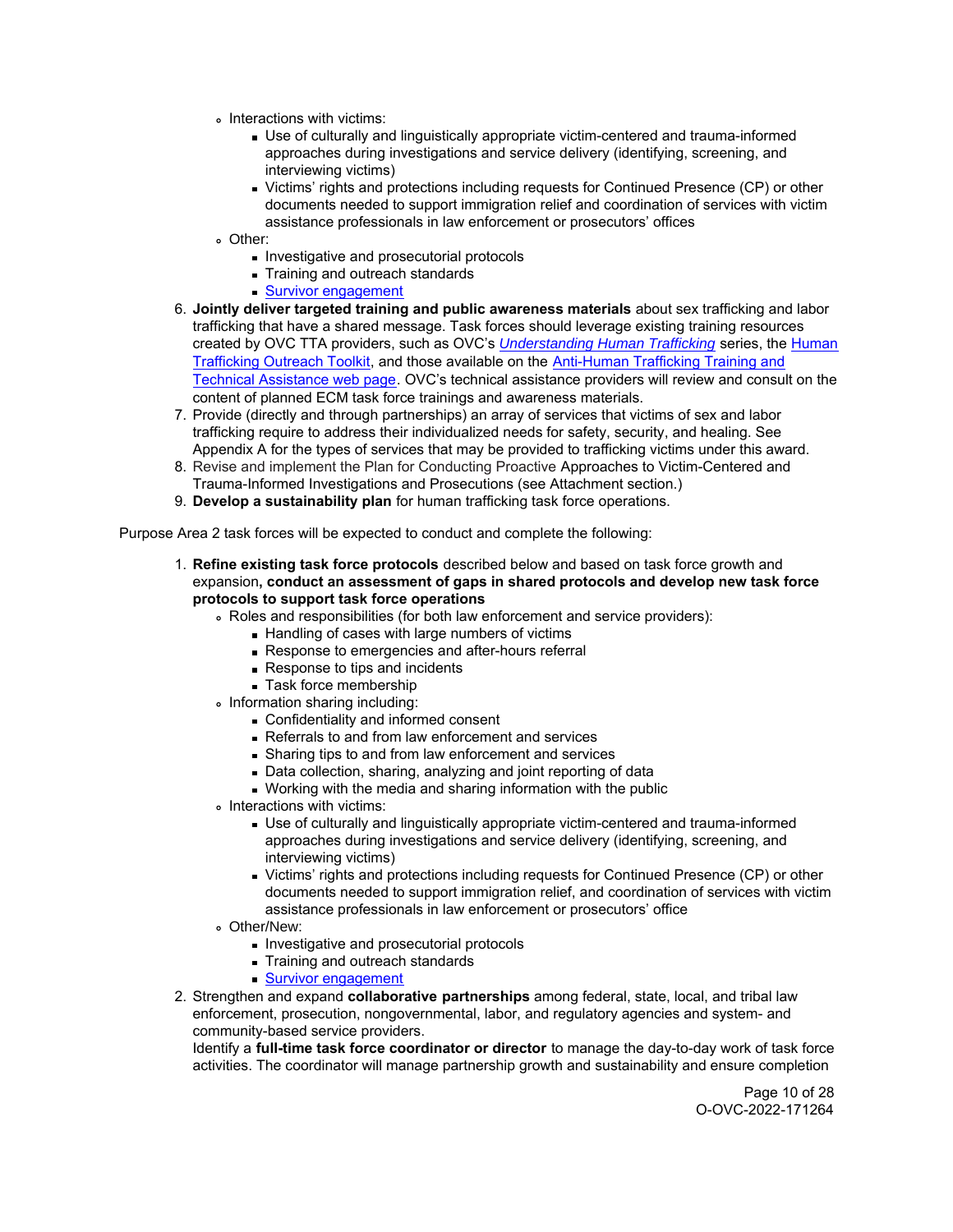<span id="page-10-0"></span>of both the administrative and operational activities of the multidisciplinary task force. The coordinator may be supported from either the victim service provider agency or the law enforcement agency. Applicants may benefit from reviewing [this webinar](https://learn.theiacp.org) on the critical role of a task force coordinator.

- 4. Identify and conduct a range of proactive approaches for victim identification and prosecutions that go beyond online and vice-style operations.
- 5. Provide (directly and through partnerships) an array of services that victims of sex and labor trafficking require to address their individualized needs for safety, security, and healing. See Appendix A for the types of services that may be provided to trafficking victims under this award.
- 6. **Jointly deliver targeted training and public awareness materials** about sex trafficking and labor trafficking that have a shared message. Task forces should leverage existing training resources created by OVC TTA providers, such as OVC's *[Understanding Human Trafficking](https://www.ovcttac.gov/understandinghumantrafficking/)* series, the Human [Trafficking Outreach Toolkit,](https://ovc.ojp.gov/library/publications/human-trafficking-outreach-toolkit) and those available on the [Anti-Human Trafficking Training and](https://www.theiacp.org/projects/anti-human-trafficking-training-and-technical-assistance)  [Technical Assistance webpage.](https://www.theiacp.org/projects/anti-human-trafficking-training-and-technical-assistance) OVC's technical assistance providers will review and consult on the content of planned ECM task force trainings and awareness materials.
- 7. If requested and under the direction of OVC and OVC TTA providers, **provide peer support to newer task forces** by participating in a minimum of two webinars or presentations to highlight promising practices in human trafficking task force operations, investigations, and victim services.

To ensure effectiveness in achieving grant activities and deliverables, grantees will work closely with OVC and OVC's competitively selected TTA partners to participate in information sharing sessions, engage in peer-to-peer learning exchanges about promising and effective practices, and receive subject matter expertise that is relevant to investigating and prosecuting human trafficking cases as part of a high-functioning, multidisciplinary task force. These TTA activities will support task force grantees in improving their capacities by addressing the objectives and mandatory activities of effective task force operations and completing quality deliverables in a timely manner. OJP anticipates that the multidisciplinary task forces and related law enforcement and prosecution personnel will leverage TTA resources from a variety of federal agencies.

The Goals, Objectives, and Deliverables are directly related to the performance measures that show the completed work's results, as discussed in the "Application and Submission Information" section.

## **Evidence-Based Programs or Practices**

OJP strongly encourages the use of data and evidence in policymaking and program development for criminal justice, juvenile justice, and crime victim services. For additional information and resources on evidence-based programs or practices, see the [OJP Grant Application Resource Guide.](https://www.ojp.gov/funding/apply/ojp-grant-application-resource-guide#evidence-based)

## **Information Regarding Potential Evaluation of Programs and Activities**

OJP may conduct or support an evaluation of the programs and activities funded under this solicitation. For additional information, see the [OJP Grant Application Resource Guide](https://www.ojp.gov/funding/apply/ojp-grant-application-resource-guide#potential-evaluation) section entitled "Information Regarding Potential Evaluation of Programs and Activities."

## **OJP Priority Areas**

The Department of Justice is committed to advancing work that promotes civil rights and racial equity, increases access to justice, supports crime victims and individuals impacted by the justice system, strengthens community safety and protects the public from crime and evolving threats, and builds trust between law enforcement and the community.

# 1. Priority Considerations Supporting Executive Order 13985, Advancing Racial Equity and Support for Underserved Communities Through the Federal Government

Consistent with this Executive Order, the term "underserved community" refers to a population sharing a particular characteristic, as well as a geographic community, that has been systematically denied a full opportunity to participate in aspects of economic, social, and civic life or whose members have been historically underserved, marginalized, and adversely affected by inequality. Such communities include, among others, Black people, Hispanics and Latino/a/e people, Native American and other Indigenous peoples of North America (including Alaska Natives, Eskimos, and Aleuts), Asian Americans, Native Hawaiians, and Pacific Islanders.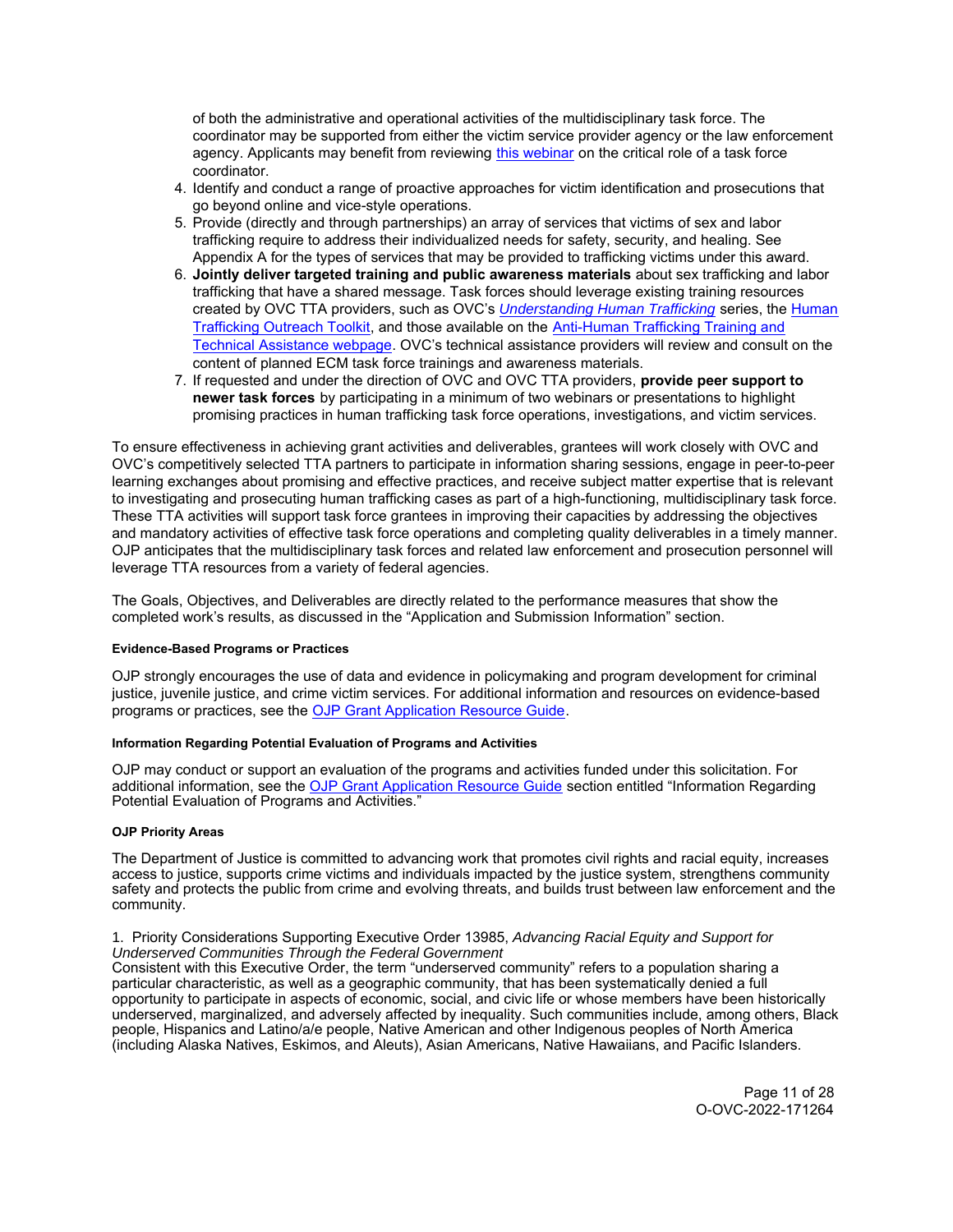<span id="page-11-0"></span>In support of Executive Order 13985, OJP will:

A. Give priority consideration to applications that include project(s) that will promote racial equity and the removal of barriers to access and opportunity for communities that have been historically underserved, marginalized, and adversely affected by inequality, when making award decisions. To receive this consideration, the applicant must describe how the proposed project(s) will address potential inequities and barriers to equal opportunity, and/or contribute to greater access to services for underserved and historically marginalized populations.

B. Give priority consideration to applicants that can demonstrate that their capabilities and competencies for implementing their proposed project(s) are enhanced because the applicant (or at least one proposed subrecipient that will receive at least 30% of the requested award funding, as demonstrated in the Budget Worksheet and Budget Narrative) identifies as a culturally specific organization. To receive this additional priority consideration, applicants must describe how being a culturally specific organization (or funding the culturally specific subrecipient organization(s)) will enhance their ability to implement the proposed project (s) and should also specify which culturally specific populations are intended or expected to be served or to have their needs addressed under the proposed project(s).

Culturally specific organizations are defined for purposes of this solicitation as private nonprofit or tribal organizations whose primary purpose as a whole is to provide culturally specific services to, among others, Black people, Hispanics and Latino/a/e people, Native American and other Indigenous peoples of North America (including Alaska Natives, Eskimos, and Aleuts), Asian Americans, Native Hawaiians, and/or Pacific Islanders.

Note: Addressing these priority areas is one of many factors that OJP considers in making funding decisions. Receiving priority consideration for one or more priority areas is not a guarantee of an award.

## **Federal Award Information**

#### **Solicitation Categories**

| <b>Competition ID</b> | Category *                                                                                        | Number of<br>Awards | <b>Dollar Amount for</b><br>Award | Performance<br><b>Start Date</b> | Performance<br><b>Duration</b><br>(Months) |
|-----------------------|---------------------------------------------------------------------------------------------------|---------------------|-----------------------------------|----------------------------------|--------------------------------------------|
| C-OVC-2022-00008-PROD | Purpose Area 1:<br>Development of New<br>Human Trafficking Task<br>Forces                         | 18                  | \$750,000.00                      | 10/1/22 12:00<br>AM              | 36                                         |
| C-OVC-2022-00009-PROD | Purpose Area 2:<br>Expansion of Established<br><b>ECM Human Trafficking</b><br><b>Task Forces</b> | 12                  | \$750,000.00                      | 10/1/22 12:00<br>AM              | 36                                         |

#### **Awards, Amounts and Durations**

# 10/1/22 12:00 AM 36

**Period of Performance Start Date**  Period of Performance Duration (Months)

**Anticipated Total Amount to be Awarded Under Solicitation**  \$22,500,000.00

## **Additional Information**

OVC anticipates funding 15 task forces total with awards to 15 law enforcement agencies and 15 victim service provider applicants.

> Page 12 of 28 O-OVC-2022-171264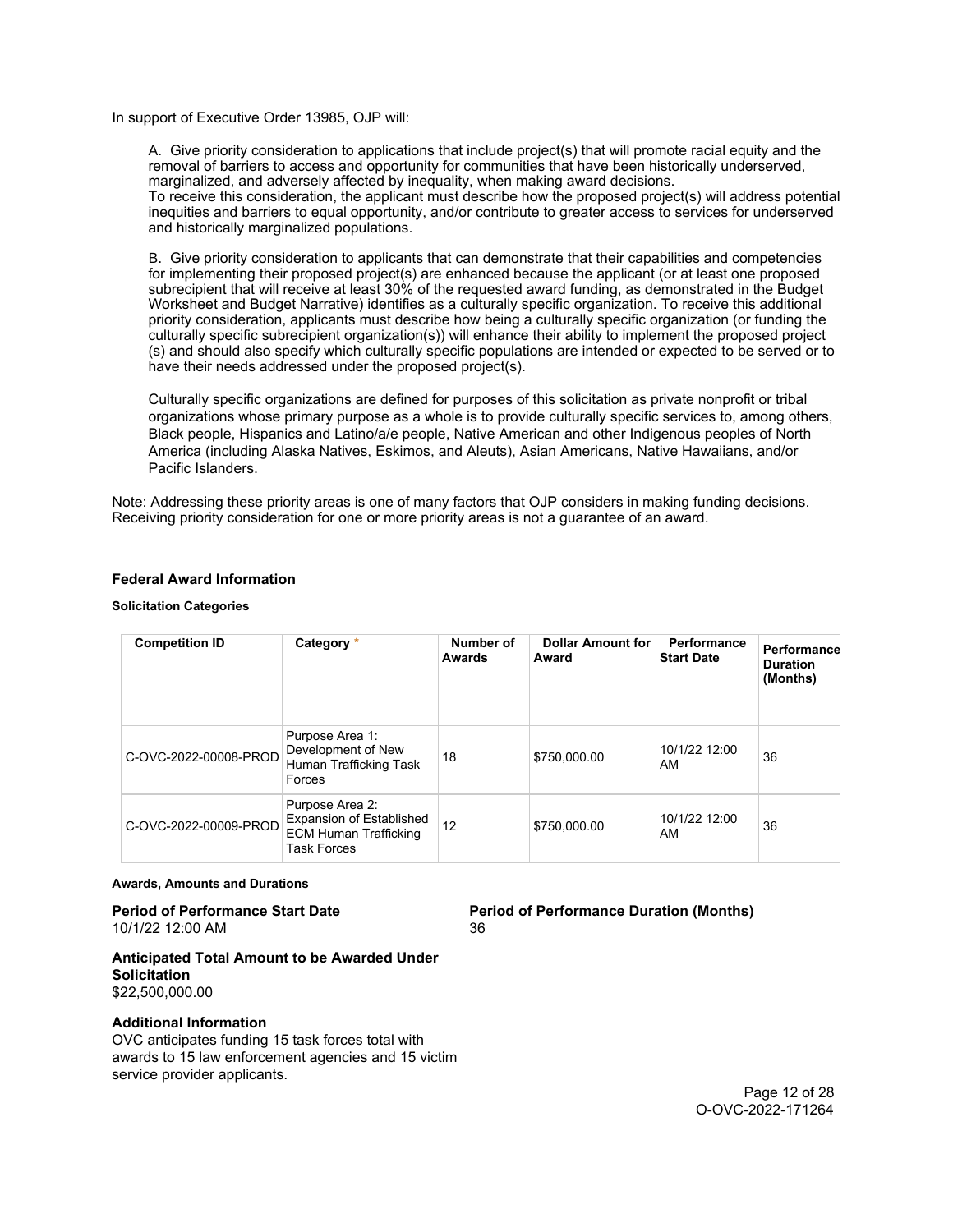#### <span id="page-12-0"></span>**Continuation Funding Intent**

OVC may, in certain cases, provide additional funding in future years to awards made under this solicitation through continuation awards. OJP will consider, among other factors, OJP's strategic priorities, a recipient's overall management of the award, and the award-funded work's progress, when making continuation award decisions.

#### **Availability of Funds**

This solicitation, and awards (if any are made) under this solicitation, are subject to the availability of appropriated funds and to any modifications or additional requirements that may be imposed by the agency or by law. In addition, nothing in this solicitation is intended to, and does not, create any right or benefit, substantive or procedural, enforceable at law or in equity by any party against the United States, its departments, agencies, or entities, its officers, employees, or agents, or any other person.

## **Types of Awards**

OVC expects to make awards under this solicitation as cooperative agreements, which provide for OJP to have substantial involvement in carrying out award activities. See the "Administrative, National Policy, and Other Legal Requirements" section of the [OJP Grant Application Resource Guide](https://ojp.gov/funding/Apply/Resources/Grant-App-Resource-Guide.htm) for additional information.

#### **Financial Management and System of Internal Controls**

Award recipients and subrecipients (including recipients or subrecipients that are pass-through entities) must, as described in the Part 200 Uniform Requirements as set out at 2 C.F.R. 200.303, comply with standards for financial and program management. See the [OJP Grant Application Resource Guide](https://www.ojp.gov/funding/apply/ojp-grant-application-resource-guide#fm-internal-controls) for additional information.

#### **Budget Information**

#### **Unallowable Costs**

The following activities cannot be supported with grant funds:

**Holding beds –**Grantees may not "hold beds" in a housing facility by charging their cost to the grant and keeping them empty until a victim needs the bed, when other victims need access to the beds, as this would be considered an unallowable contingency payment (see C.F.R. 200.433 (c)).

**Stipends/incentives to participate in services –** Neither cash nor non-cash stipends or incentives may be paid to victims to encourage their participation in services. Nominal cash or non-cash stipends (e.g., taxi or ride-share vouchers; public transportation tickets or tokens; money to pay for childcare; or gift cards for meals that are necessary when participants receive services) are allowable.

**Primary prevention activities–** Per 22 U.S.C. § 7105(b)(2), the purpose of this funding is to support victim service programs: therefore, applicants should not propose primary prevention activities under this program.

**Purchase/lease vehicles–** Grantees may not purchase or lease vehicles, but vehicle rentals may be allowed with sufficient justification**.** 

## **Cost Sharing or Matching Requirement**

Pursuant to 22 U.S.C. § 7105(b)(2), awards under this solicitation are required to include a 25 percent **cash or in-kind match**. Federal funds awarded under this solicitation may not cover more than 75 percent of the total costs of the project being funded. An applicant must identify the source of the 25 percent nonfederal portion of the total project costs and how it will use match funds. If a successful applicant's proposed match exceeds the required match amount, and OJP approves the budget, the total match amount incorporated into the approved budget becomes mandatory and subject to audit. ("Match" funds may be used only for purposes that would be allowable for the federal funds.) Recipients must satisfy this match requirement with cash or in-kind match. The formula for calculating match is:

> Page 13 of 28 O-OVC-2022-171264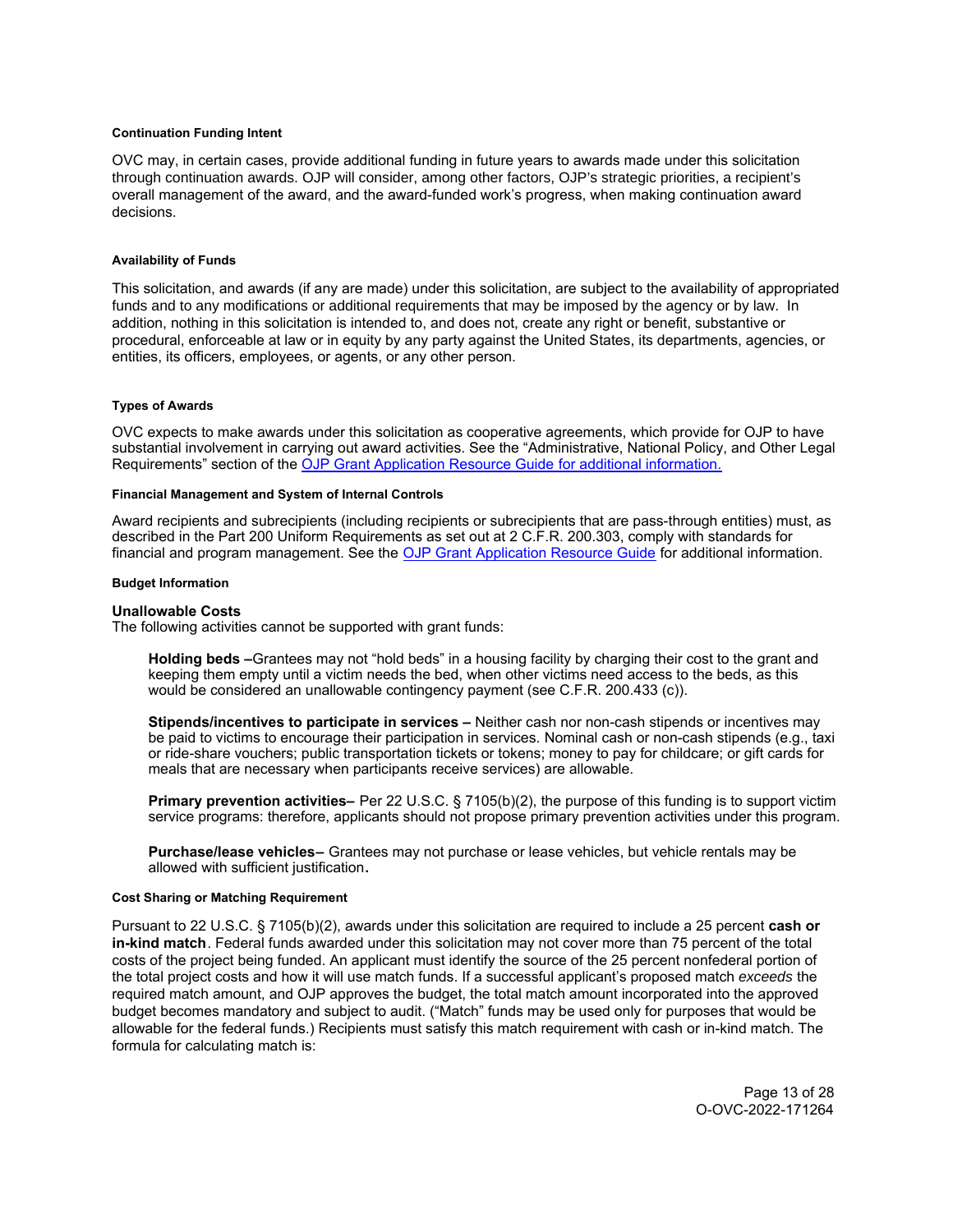<span id="page-13-0"></span>Federal Award Amount = Adjusted (Total) Project Costs Federal Share Percentage

Required Recipient's Share Percentage x Adjusted Project Cost = Required Match

**Example:** 75%/25% match requirement: for a federal award amount of \$350,000, calculate match as follows:

 $$350,000 = $466,667$  25% x \$466,667 = \$116,667 match 75%

See the [OJP Grant Application Resource Guide](https://www.ojp.gov/funding/Apply/Resources/Grant-App-Resource-Guide.htm) for additional information on this match requirement. For stepby-step instructions for entering match amounts in the budget, see the [Budget Summary Match Guide.](https://justicegrants.usdoj.gov/sites/g/files/xyckuh296/files/media/document/budget-summary-match-guide.pdf)

## **Pre-agreement Costs (also known as Pre-award Costs)**

See the [OJP Grant Application Resource Guide](https://www.ojp.gov/funding/apply/ojp-grant-application-resource-guide#pre-agreement-costs) information on Pre-agreement Costs (also known as Pre-award Costs).

## **Limitation on Use of Award Funds for Employee Compensation: Waiver**

See the [OJP Grant Application Resource Guide](https://www.ojp.gov/funding/apply/ojp-grant-application-resource-guide#limitation-use-award) information on the Limitation on Use of Award Funds for Employee Compensation; Waiver.

## **Prior Approval, Planning, and Reporting of Conference/Meeting/Training Costs**

See the [OJP Grant Application Resource Guide](https://www.ojp.gov/funding/apply/ojp-grant-application-resource-guide#prior-approval) for information on Prior Approval, Planning, and Reporting of Conference/Meeting/Training Costs.

## **Costs Associated with Language Assistance (if applicable)**

See the [OJP Grant Application Resource Guide](https://www.ojp.gov/funding/apply/ojp-grant-application-resource-guide#costs-associated) for information on Costs Associated with Language Assistance.

# **Eligibility Information**

To advance Executive Order 13929 Safe Policing for Safe Communities, the Attorney General determined that all state, local, and university or college law enforcement agencies must be certified by an approved independent credentialing body or have started the certification process, to be eligible for FY 2022 DOJ discretionary grant funding. To become certified, the law enforcement agency must meet two mandatory conditions: (1) the agency's use-of-force policies adhere to all applicable federal, state, and local laws and (2) the agency's use-of-force policies prohibit chokeholds except in situations where use of deadly force is allowed by law. The certification requirement also applies to law enforcement agencies receiving DOJ discretionary grant funding through a subaward. For detailed information on this certification requirement, please visit <https://cops.usdoj.gov/SafePolicingEO>to access the Standards for Certification on Safe Policing for Safe

Communities, the Implementation Fact Sheet, and the List of Designated Independent Credentialing Bodies.

All recipients and subrecipients (including any for-profit organization) must forgo any profit or management fee.

For additional eligibility information, see the solicitation cover page.

For information on cost sharing or match requirements, see the "Federal Award Information" section.

# **Application and Submission Information**

The following application elements **must** be included in the application to meet the basic minimum requirements to advance to peer review and receive consideration for funding (submitted separately by each lead applicant):

> Page 14 of 28 O-OVC-2022-171264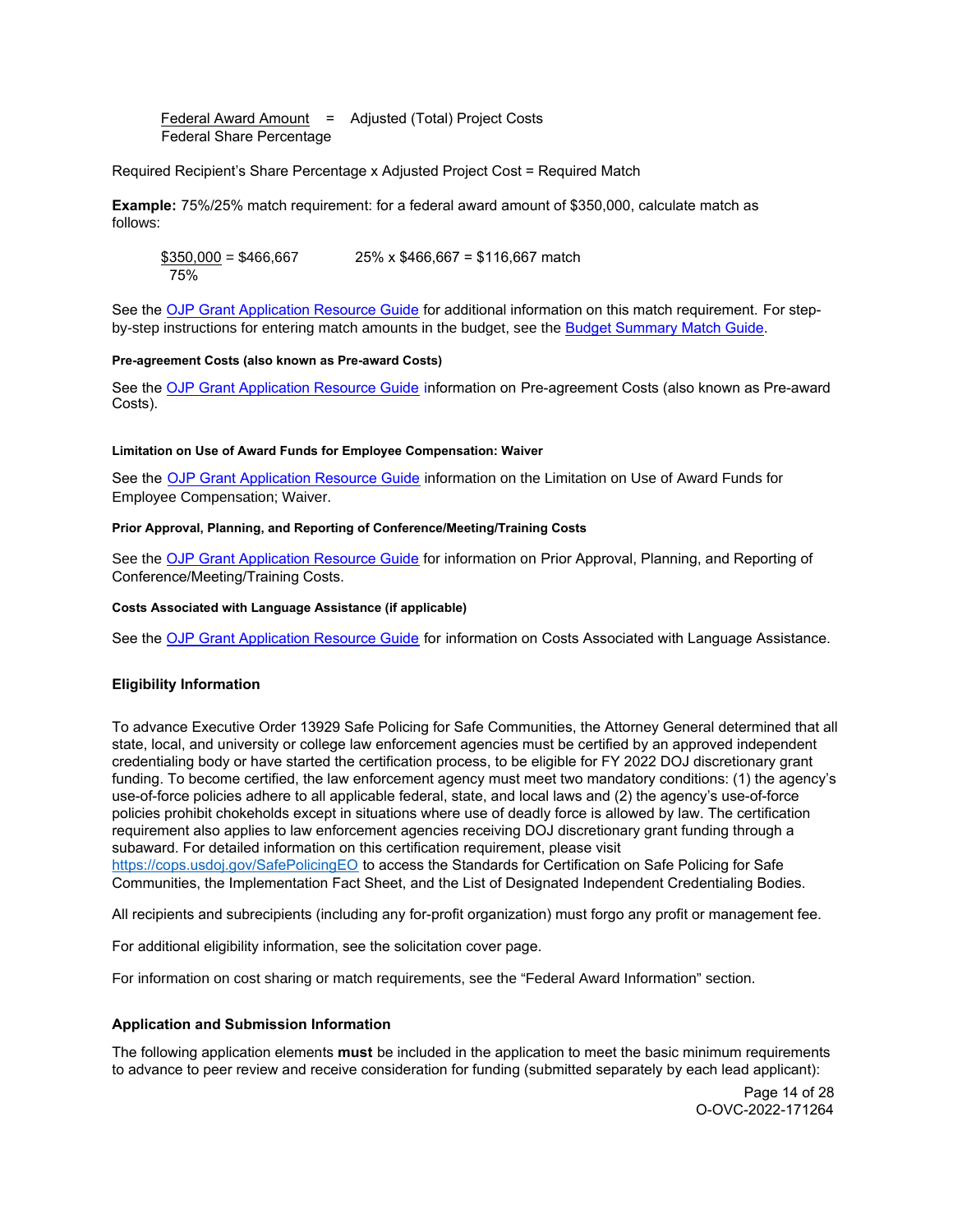- <span id="page-14-0"></span>• Identical Proposal Abstracts
- Identical Proposal Narratives
- Identical Task Force MOUs
- Individualized, separate Budget Worksheets and Budget Narratives (web-based form)

See the "Application Elements and Formatting Instructions" section of the [OJP Grant Application Resource Guide](https://ojp.gov/funding/Apply/Resources/Grant-App-Resource-Guide.htm)  for information on what happens to an application that does not contain all the specified elements or is nonresponsive to the scope of the solicitation.

## **Information to Complete the Application for Federal Assistance (SF-424)**

The SF-424 must be submitted in [Grants.gov](https://Grants.gov). It is a required standard form used as a cover sheet for submission of pre-applications, applications, and related information. See the [OJP Grant Application Resource Guide](https://www.ojp.gov/funding/Apply/Resources/Grant-App-Resource-Guide.htm) for additional information on completing the SF-424.

In Section 8F of the SF-424, please include the name and contact information of the individual **who will complete the application in JustGrants**. JustGrants will use this information (email address) to assign the application to this user in JustGrants.

**Intergovernmental Review:** This solicitation ("funding opportunity") **is not** subject to [Executive Order 12372.](https://www.archives.gov/federal-register/codification/executive-order/12372.html) (In completing the SF-424, an applicant is to answer question 19 by selecting the response that the "Program is not covered by E.O. 12372.")

## **Standard Applicant Information (JustGrants 424 and General Agency Information)**

The Standard Applicant Information section of the JustGrants application is pre-populated with the SF-424 data submitted in [Grants.gov.](https://Grants.gov) The applicant will need to review the Standard Applicant Information in JustGrants and make edits as needed. Within this section, the applicant will need to add zip codes for areas affected by the project; confirm its Authorized Representative; and verify and confirm the organization's unique entity identifier, legal name, and address.

## **Proposal Abstract**

A proposal abstract (no more than 400 words) summarizing the proposed project, including the purpose of the project, primary activities, expected outcomes, the state and geographical service area, intended beneficiaries and subrecipients (if known), will be completed in the JustGrants web-based form. If you are requesting priority consideration, please indicate the priority area (A and/or B) you are applying under. This abstract should be written in the third person and will be made publicly available on the OJP website if the project is awarded.

The proposal abstract must include the following:

- Formal name of the human trafficking task force.
- Description of the state and geographical area where task force activities will be focused.
- Legal name of both the law enforcement applicant and victim service provider applicant.
- Amount of federal funding requested by the law enforcement applicant and the victim service provider applicant.
- The number of human trafficking investigations and prosecutions each year for the jurisdiction in the last 3 years.
- The number of trafficking victims served by the victim service provider and funded partners each year in the last 3 years.

# **Proposal Narrative**

The proposal narrative should be submitted as an attachment in JustGrants. The attached document should be double-spaced, using a standard 12-point Times New Roman font; have no less than 1-inch margins; and should not exceed 20 pages. Pages should be numbered and submitted as an attachment. If the proposal narrative fails to comply with these length restrictions, OVC may consider such noncompliance in peer review and in the final award decision.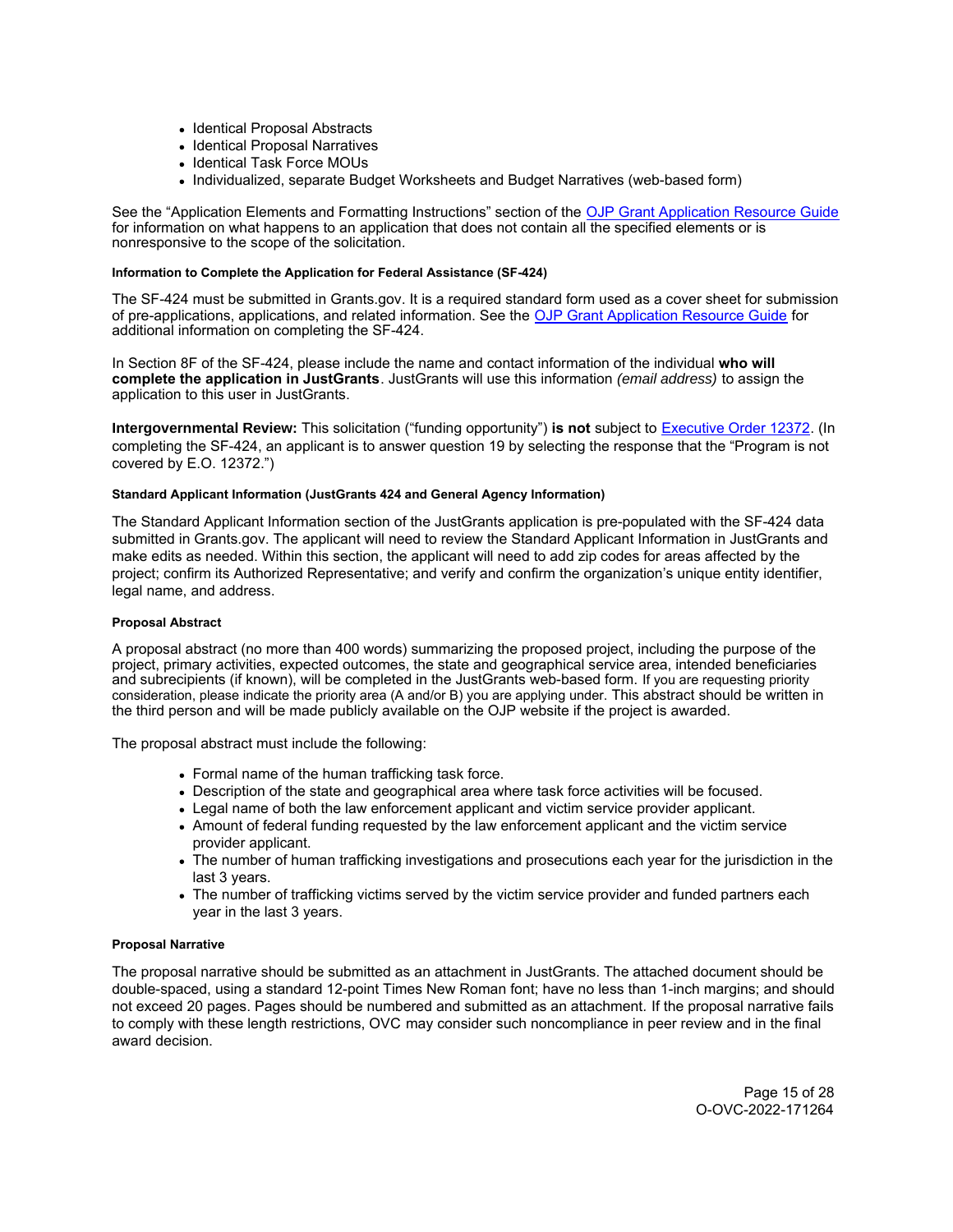The following sections must be included as part of the proposal narrative:

# a. Statement of the Problem

This section must:

- 1. Identify the nature and scope of the problem that the program will address. Applicants must demonstrate the challenges of identifying, investigating, and prosecuting human trafficking within the targeted geographic area. Applicants should cite the source(s) of this data, which could include local, state, and federal data regarding investigations, prosecutions, and the number of individuals identified as victims of human trafficking in the proposed geographic area and data from victim service providers or other local stakeholders. Data should come from multiple sources and extend beyond national hotline data.
- 2. Describe previous or current attempts to respond to human trafficking in the geographic area, including a description of previous task force efforts, if any, and documentation of the number of trafficking victims served during the past 3 years within the targeted geographic area. At a minimum, applicants must identify the total number of victims they previously identified and served within the targeted geographic area, and the types of victims assisted (sex and/or labor trafficking victims).
- 3. Describe the communities to be served, including the geographic area, populations in the service area, and any groups that are vulnerable to human trafficking. Applicants should identify any relevant underserved communities in their geographic area using data to support (e.g., community data, census data, client data, etc.).
- 4. Describe current efforts to address the service needs of trafficking survivors in the geographic area, including programs funded through OVC, the Department of Health and Human Services (HHS), the Office on Violence Against Women, or with Victims of Crime Act (VOCA) state victim assistance funds. Explain how the proposed project is not duplicative and targets identified gaps.
- b. Project Design and Implementation

The application must provide a clear link between the proposed activities and the need identified in the "Statement of the Problem" section above. [The [Multidisciplinary Collaborative Model for Anti-Human Trafficking](https://www.theiacp.org/resources/document/development-operations-roadmap-for-multidisciplinary-anti-human-trafficking-task)  [Task Forces: Development and Operations Roadmap](https://www.theiacp.org/resources/document/development-operations-roadmap-for-multidisciplinary-anti-human-trafficking-task) and the [Human Trafficking Task Force e-Guide](https://www.ovcttac.gov/TaskForceGuide/eguide/) serve as technical assistance resources for both new and established task forces and describe the core functions of a successful multidisciplinary task force.]

This section must:

- 1. Clearly state the goals and objectives of this project (should align with solicitation Goals, Objectives, and Deliverables.)
- 2. Describe task force membership, leadership, and structure (existing or planned); and identify representation from law enforcement, prosecutorial agencies, victim service providers, local regulatory agencies, and other related organizations. Describe a plan for regularly scheduled task force meetings. (Monthly meetings of task force leadership are recommended.) Describe any overlap or coordination with other nonfederally funded local-, regional-, or state-led human trafficking task forces or initiatives and how the OVC-funded ECM Task Force will be integrated or will receive support from these other efforts. See required Attachment for a Task Force Organizational Chart.
- 3. Describe how the task force coordinator or director will communicate and coordinate all task force activities with the law enforcement and victim service partner. **The individual or proposed position performing these responsibilities should be clearly indicated as "Task Force Coordination" within the budget (required to be a full-time position.)**
- 4. Identify which underserved communities, if any, will be targeted through the proposed project.
- 5. Identify specific services that will be provided with grant funds and by whom if not the applicant. Describe how the applicant will meet the individualized service needs of victims and support victiminformed decisions and autonomy within the delivery of services.
- 6. Include a timeline for all the tasks and activities to be completed.
- 7. Outline the plan for protocol development and implementation.
- 8. Describe how the applicant plans to ensure project activities are trauma informed and protect the safety and confidentiality needs of victims. Describe how the applicant will coordinate with other OVC and federally and state-funded anti-

Page 16 of 28 O-OVC-2022-171264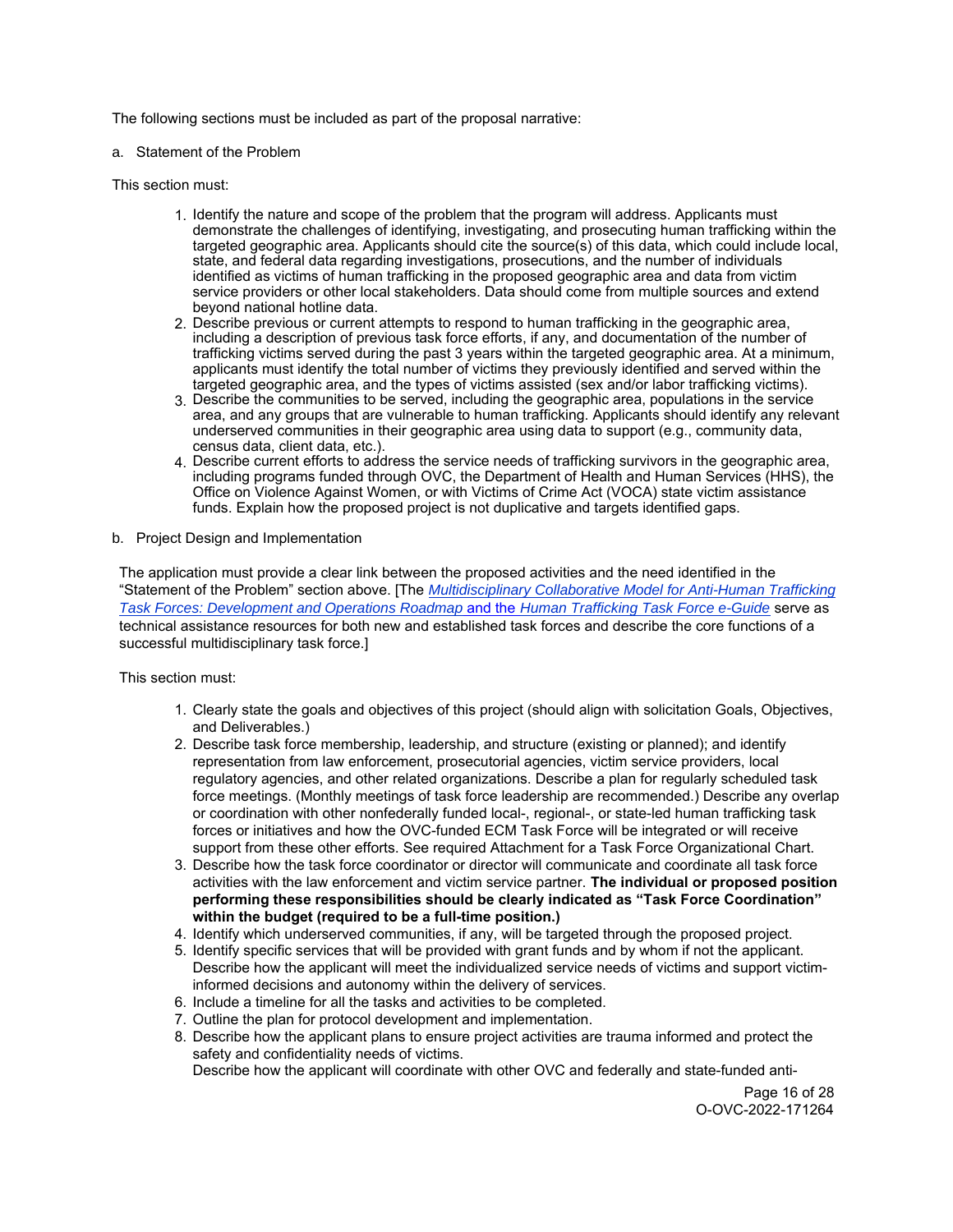trafficking programs to meet the comprehensive needs of trafficking victims.

- 10. Describe how victim safety and confidentiality will be ensured during victim identification, investigations, and service delivery.
- 11. Describe plans for delivering training to task force partners to ensure that partners are prepared to identify and refer victims to appropriate services and investigate and prosecute cases with a victimcentered, survivor- and trauma-informed approach. Applicants should describe how they will leverage existing training, including OVC's foundational online training, Understanding Human Trafficking, for staff and partners. **Post-award, grantees will consult with OVC and OVC TTA providers regarding available content to inform training funded under this solicitation.**
- 12. If the applicant is seeking priority consideration for Priority 1(A), it should address in this section how the proposed project(s) will promote racial equity and/or the removal of barriers to access and opportunity, and/or contribute to greater access to services for communities that have been historically underserved, marginalized, and adversely affected by inequality.
- c. Capabilities and Competencies

This section must:

- 1. Demonstrate that the individuals and organizations identified have the capacity and training to implement project activities, including the expertise necessary to investigate and prosecute trafficking crimes, provide services to human trafficking victims, provide training to task force partners, and work collaboratively as a member of a multidisciplinary team.
- 2. Identify the key individuals and organizations involved in the proposed project.
- 3. Demonstrate that project staff have appropriate training and experience including the knowledge and expertise necessary to implement culturally responsive projects with the identified underserved communities, and document plans and position descriptions for staff to be hired.
- 4. Describe applicants' experience managing federal grants and document their administrative and financial capacity to manage federal grants. If the applicant has other grants for providing services to victims of human trafficking, the applicant must describe the scope of each of these grants and describe how activities and data collection on these projects will be tracked separately to avoid duplication.
- 5. If the applicant is seeking priority consideration under Priority 1(B), it should describe within this section how being a culturally specific organization (or funding a culturally specific subrecipient organization at a minimum of 30% of the project budget) will enhance its ability to implement the proposed project(s) and should also specify which culturally specific populations are intended or expected to be served or have their needs addressed under the proposed project(s).
- d. Plan for Collecting the Data Required for this Solicitation's Performance Measures

This section must include the following information:

- 1. A plan for collecting all of the performance measures data required by this solicitation.
- 2. A description of the qualifications of key staff who will be responsible for collecting data and reporting performance measures in JustGrants.

Note: Applicants are **not** required to submit performance data with the application. Rather, performance measure information is included as an alert that successful applicants will be required to submit performance data as part of each award's reporting requirements.

OJP will require each successful applicant to submit regular performance data that show the completed work's results. The performance data directly relate to the goals, objectives, and deliverables identified in the "Goals, Objectives, and Deliverables" discussion. Applicants can visit OJP's performance measurement page at [www.ojp.gov/performance](https://www.ojp.gov/performance) for an overview of performance measurement activities at OJP.

To determine performance measure requirements for this solicitation, use the "Human Trafficking Performance Measures Map with Question Sets by Solicitation" document at [https://ovc.ojp.gov/funding/performance](https://ovc.ojp.gov/funding/performance-measures/human-trafficking)[measures/human-trafficking](https://ovc.ojp.gov/funding/performance-measures/human-trafficking). Locate the solicitation title and fiscal year to see assigned performance measure question sets. Examples of the performance measures questionnaires and related question sets, along with other reporting resources, can be found in the drop-down menu for victim service provider, task force, or training and technical assistance grantees.

> Page 17 of 28 O-OVC-2022-171264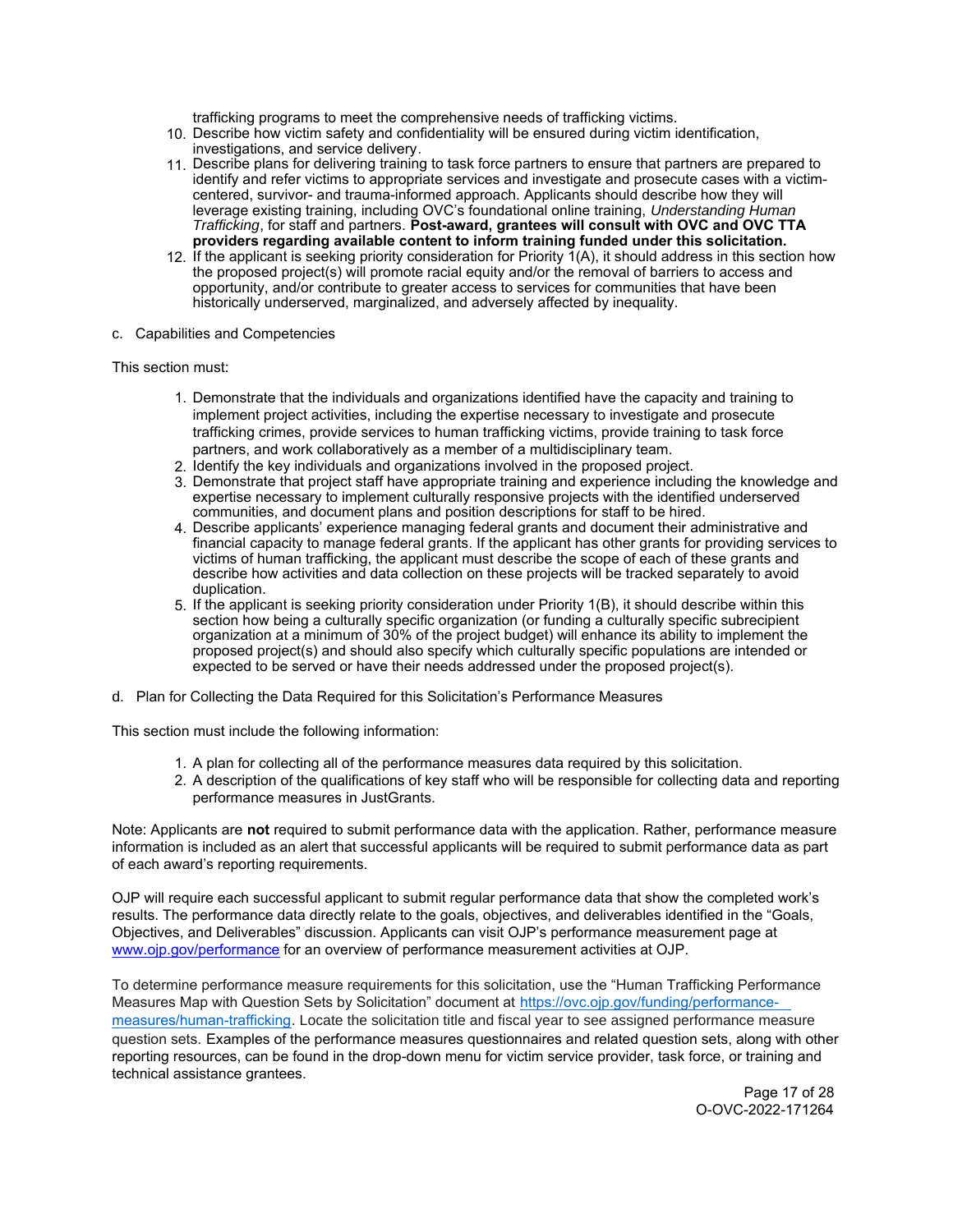<span id="page-17-0"></span>OVC will require award recipients to submit performance measure data and performance reports in JustGrants. OVC will provide further guidance on the post-award submission process, if selected for award.

# **Note on Project Evaluations**

An applicant that proposes to use award funds through this solicitation to conduct project evaluations must follow the guidance in the "Note on Project Evaluations" section in the [OJP Grant Application Resource Guide.](https://www.ojp.gov/funding/Apply/Resources/Grant-App-Resource-Guide.htm)

## **Goals, Objectives, Deliverables, and Timeline**

The applicant will submit the program's goals, objectives, deliverables, and timelines in the JustGrants webbased form.

## **Budget and Associated Documentation**

## **Budget Worksheet and Budget Narrative (Web-based Form)**

The applicant will complete the JustGrants web-based budget form. See the [OJP Grant Application Resource Guide](https://ojp.gov/funding/Apply/Resources/Grant-App-Resource-Guide.htm) for additional information.

Funds awarded through this program are designed to support costs for key program activities: task force coordination; personnel and related travel for investigations and prosecutions; crime and intelligence analysis; direct victim services; training; community outreach; and ongoing data collection and program assessment.

The applicant should reflect the elements listed below in the Budget Worksheet and Narrative:

#### Victim Service Providers

Priority within the budget should reflect sufficient funding dedicated to the provision of services, either directly or through project partners. Specific services should be clearly outlined within the budget.

#### Law Enforcement Agencies

Personnel (positions funded 100 percent with overtime funds are discouraged) to support law enforcement investigations and prosecutions, to include analytical and intelligence functions that directly support human trafficking cases.

## All Grantees

- Administrative costs: Administrative costs are costs related to the salary and fringe benefits of executive-level leadership and accounting/financial administration. Administrative costs must be reasonable and allocable
- Travel for required trainings: Applicants should budget to support staff travel to attend trainings related to human trafficking and/or multidisciplinary team operations (e.g., conflict resolution, strategic planning).
- Match: Applicants should include a description in the Budget Narrative as to cash or in-kind match that is included in the project budget.

As required by OVC, task force grantees should budget to send their task force coordinator, lead law enforcement representative, prosecutor, and lead victim service provider to **three** 2-day events (in person, virtual, or to be determined) over the 36-month project. The events may be determined by OVC and will involve crosssector trainings covering topics and strategies related to multidisciplinary human trafficking task forces.

Other travel proposed related to professional development training will be considered, but will require prior approval from OVC and may require additional justification post-award.

If the applicant is seeking priority consideration under Priority B based on the identification of at least one proposed subrecipient as a culturally specific organization, the proposed funding for the subrecipient in the webbased budget form **must be a minimum of 30% of award funding.** 

> Page 18 of 28 O-OVC-2022-171264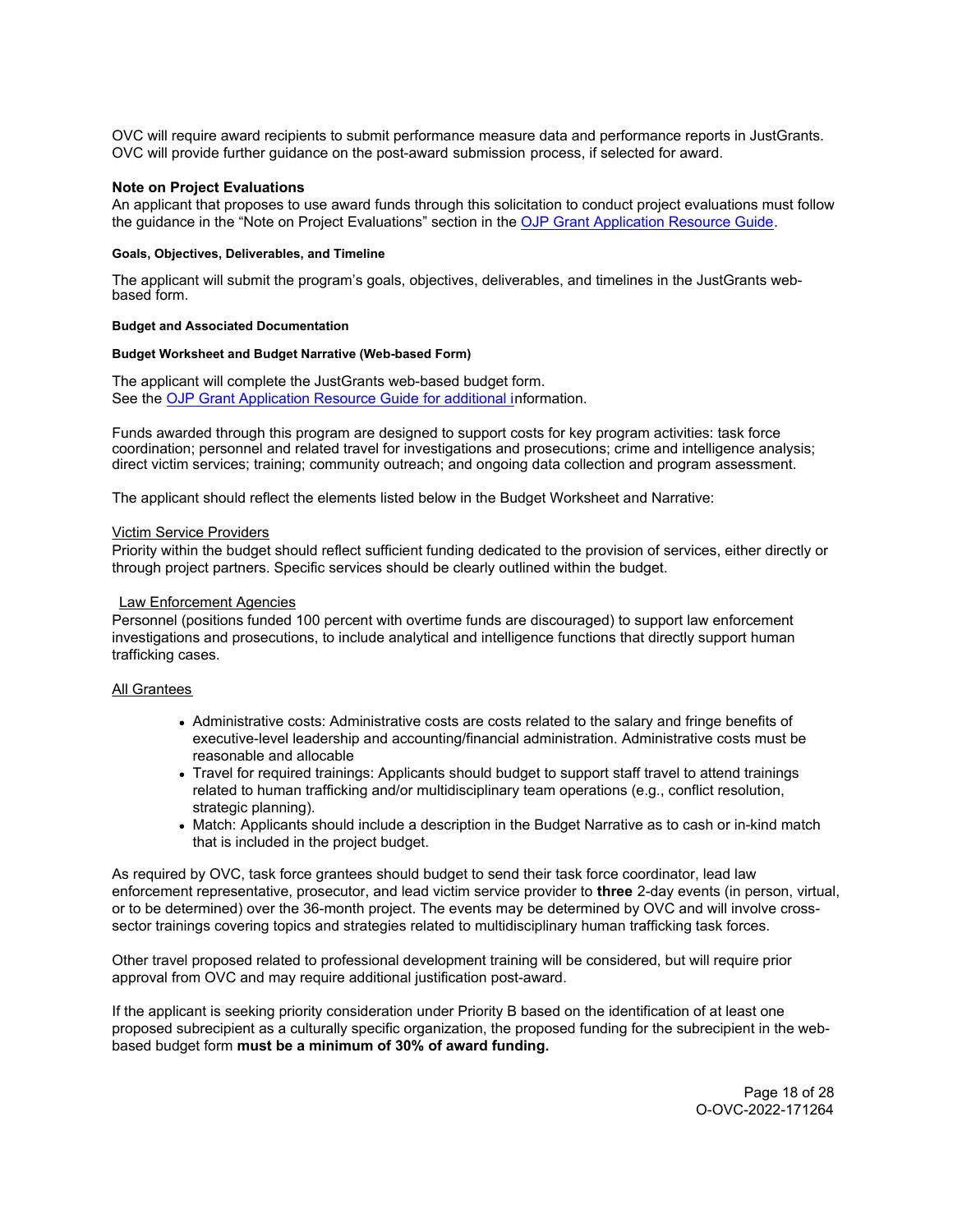<span id="page-18-0"></span>The Budget Narrative must also describe how the activities that will be funded with the (minimum) 30% of award funding provided to the subrecipient **specifically relate to the priority consideration requested under Priority B** and described in the Capabilities and Competencies section of the application.

## **Indirect Cost Rate Agreement (if applicable)**

The applicant will submit its indirect cost rate agreement by uploading it as an attachment in JustGrants. See the [OJP Grant Application Resource Guide](https://www.ojp.gov/funding/apply/ojp-grant-application-resource-guide#indirect-cost) for additional information.

## **Financial Management Questionnaire (including applicant disclosure of high-risk status)**

The applicant will download the questionnaire, complete it, and submit it by uploading it as an attachment in JustGrants. See the [OJP Grant Application Resource Guide](https://www.ojp.gov/funding/apply/ojp-grant-application-resource-guide#fm-internal-controls-questionnaire) for the link to the questionnaire and additional information.

## **Disclosure of Process Related to Executive Compensation**

If applicable, applicants will submit a description of the process used to determine executive compensation by uploading the document and an attachment in JustGrants. See the "Application Attachments" section of the [OJP](https://www.ojp.gov/funding/Apply/Resources/Grant-App-Resource-Guide.htm)  [Grant Application Resource Guide](https://www.ojp.gov/funding/Apply/Resources/Grant-App-Resource-Guide.htm) for information.

## **Additional Application Components**

**Task Force Organizational Chart:** Applicants must submit an organizational chart that depicts how the task force is (or will be) structured and how it will integrate both sex and labor trafficking into overall task force operations and service delivery. The chart should outline key task force leadership (including individual name, title, and organization), any subcommittees, and if applicable, connection to any existing local, state, or regional human trafficking task force that may impact or overlap with the ECM task force's identified target geographic area.

## **Letters of Intent (Purpose Area 1) and Task Force Memorandum of Understanding/Agreement (MOU/MOA) (Purpose Area 2)**

**Purpose Area 1** applicants must submit Letter(s) of Intent (LOI) signed by the following individuals:

- The head of the applicant law enforcement agency.
- The head of the applicant victim service organization.
- A representative of at least one federal law enforcement agency-Homeland Security Investigations (HSI) or the FBI—with jurisdiction over the proposed geographic region of the task force.

The LOI must demonstrate a commitment to active engagement and substantive participation in task force activities, if the application is funded. The LOI can be submitted jointly or separately.

If the proposed geographic area of the task force includes tribal lands, applicants should also submit an LOI from a tribal law enforcement agency, including Bureau of Indian Affairs (BIA) direct service law enforcement, BIA contract law enforcement, tribal law enforcement, or another applicable law enforcement agency with jurisdiction within tribal land.

Successful Purpose Area 1 applicants will have 12–18 months from the date that they accept the award to develop a task force MOU deliverable (as described in the Deliverables section and below.)

**Purpose Area 2** applicants must submit a task force MOU or MOA that articulates the specific roles and responsibilities of each partner and the level of involvement each agency will have in the overall task force operations. At a minimum, the MOU should include the following information:

Task force name.

- 1. Purpose and commitment to the task force vision, mission, and objectives.
- 2. Roles and responsibilities of the law enforcement and victim service partners with regard to core functions of task force co-leadership and task force administration.
- 3. Proposed time period for the collaborative work (3 years, beginning October 1, 2022, through September 30, 2025).

Page 19 of 28 O-OVC-2022-171264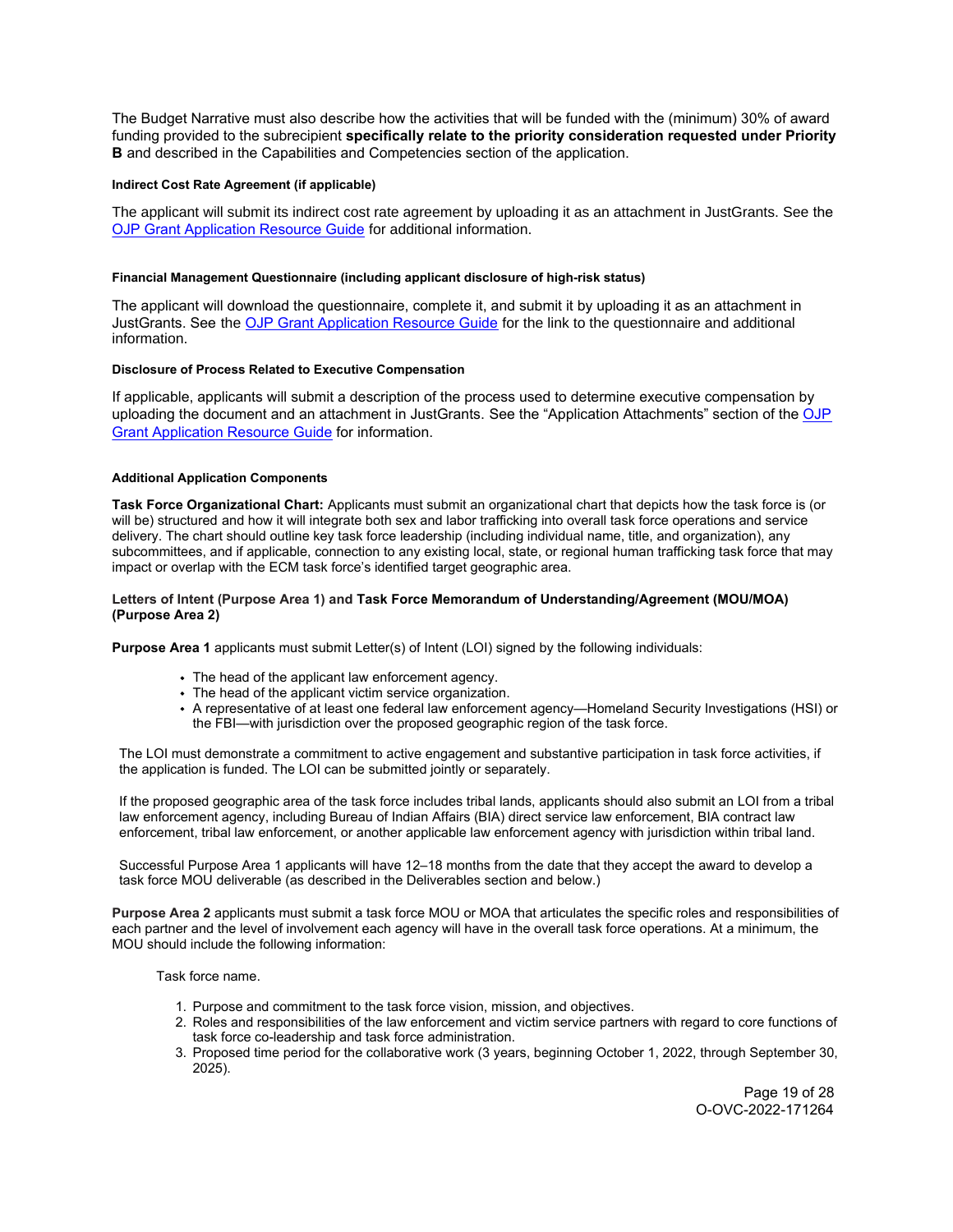- <span id="page-19-0"></span>4. Signatures from:
	- The lead law enforcement agency.
	- The lead victim service provider.
	- Federal law enforcement representation, preferably both FBI and HSI. Participation of both HSI and the FBI has been identified as a promising practice of the most successful OJP-funded task forces. If the proposed geographic area of the task force includes tribal lands, the MOU should also include a signature from tribal law enforcement, including BIA direct service law enforcement, BIA contract law enforcement, tribal law enforcement, or another applicable law enforcement agency with jurisdiction within tribal land.

**Purpose Area 2** applicants should anticipate that if they fail to submit an MOU, submit an MOU that does not include signatures from all of the required partners, or submit an MOU that does not meet all of the required elements, it will have negative implications during the peer review process. Should a decision be made to make an award, it may result in the inclusion of award conditions that preclude the law enforcement grantee and the victim service provider grantee from accessing or using award funds, pending submission and acceptance of a fully executed Task Force MOU.

**All** applicants are encouraged to seek an MOU signature from the United States Attorney's Office (USAO) that has jurisdiction over the geographic region covered by the task force.

## **Plans to Implement a Range of Proactive Approaches to Include Victim-Centered and Survivor- and Trauma-Informed Investigations and Prosecutions**

This attachment should not exceed 10 pages and must include the following:

- A statement that the lead law enforcement applicant and the lead victim service provider applicant both provided input and concur with this plan.
- The organizational unit from which investigative or prosecutorial efforts are/will be based.
- A description of the staffing plan.
- A description of how the lead law enforcement agency and lead victim service provider will work collaboratively with all task force members (other service providers, other law enforcement or regulatory agencies, survivors, etc.) in conducting victim-centered investigations.
- A description of the various investigative and outreach strategies that the law enforcement agency and service provider does or will employ to investigate all forms of trafficking.
- An explanation of how other federal, state, local, and tribal law enforcement human trafficking investigations and prosecutions are or will be coordinated.
- A description of how tips related to crimes of human trafficking are or will be investigated.
- A description of how victims of trafficking involved in investigations are or will be identified by law enforcement and referred for services.
- If applicable, a description of any existing protocols that address identifying victims, interviewing victims, and notifying victims of their rights as crime victims.
- A description of how victim confidentiality is or will be maintained by the law enforcement agency.

An award condition will be added to successful applicants' award package indicating that this plan will be reviewed and approved by OVC before the applicant will be able to access a portion of its grant funds.

## **Curriculum Vitae or Resumes**

Position descriptions and resumes for key positions should be tailored to the applicant to demonstrate the qualifications of staff involved in the project.

#### **Tribal Authorizing Resolution**

An application in response to this solicitation may require inclusion of tribal authorizing documentation as an attachment. If applicable, the applicant will submit the tribal authorizing documentation by uploading it as an attachment in JustGrants. See the [OJP Grant Application Resource Guide](https://www.ojp.gov/funding/apply/ojp-grant-application-resource-guide) for information on tribal authorizing resolutions.

## **Research and Evaluation Independence and Integrity Statement**

If an application proposes research (including research and development) and/or evaluation, the applicant must demonstrate research/evaluation independence and integrity, including appropriate safeguards, before it may receive award funds. The applicant will submit documentation of its research and evaluation independence and integrity by uploading it as an attachment in JustGrants. For additional information, see the OJP Grant

> Page 20 of 28 O-OVC-2022-171264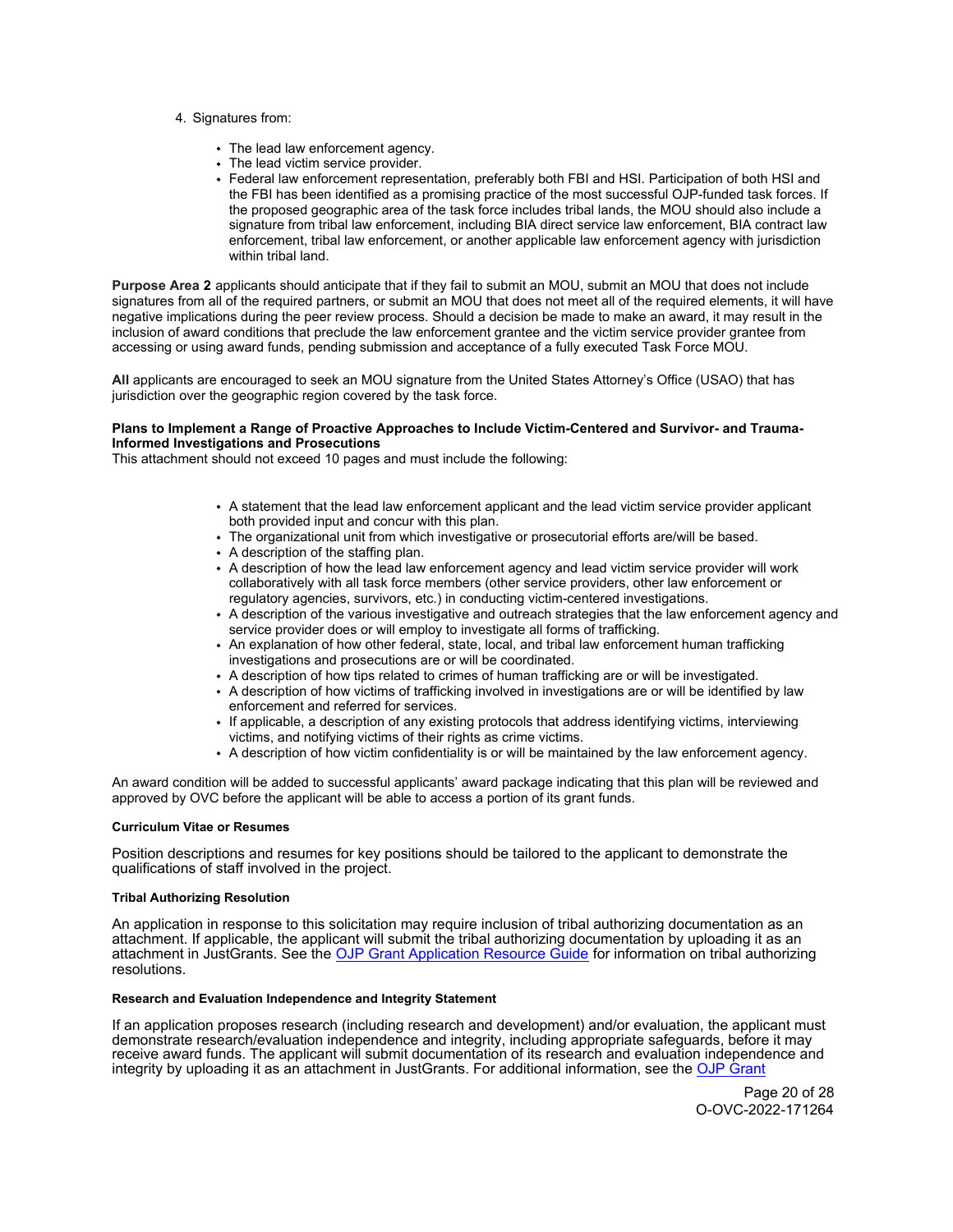## <span id="page-20-0"></span>[Application Resource Guide.](https://www.ojp.gov/funding/apply/ojp-grant-application-resource-guide#research-evaluation)

#### **Disclosures and Assurances**

The applicant will address the following disclosures and assurances.

#### **Disclosure of Lobbying Activities**

Complete and submit the SF-LLL in [Grants.gov.](https://Grants.gov) See the [OJP Grant Application Resource Guide](https://www.ojp.gov/funding/apply/ojp-grant-application-resource-guide#disclosure-lobby) for additional information.

## **DOJ Certified Standard Assurances**

Review and accept the DOJ Certified Standard Assurances in JustGrants. See the [OJP Grant Application](https://www.ojp.gov/funding/apply/ojp-grant-application-resource-guide#administrative)  [Resource Guide](https://www.ojp.gov/funding/apply/ojp-grant-application-resource-guide#administrative) for additional information.

## **Applicant Disclosure of Duplication in Cost Items**

Complete the JustGrants web-based Applicant Disclosure of Duplication in Cost Items form. See the [OJP Grant](https://www.ojp.gov/funding/apply/ojp-grant-application-resource-guide#applicant-disclosure-pending-applications)  [Application Resource Guide](https://www.ojp.gov/funding/apply/ojp-grant-application-resource-guide#applicant-disclosure-pending-applications) for additional information.

## **DOJ Certifications Regarding Lobbying; Debarment, Suspension and Other Responsibility Matters; and Drug-Free Workplace Requirements**

Review and accept the DOJ Certified Certifications Regarding Lobbying; Debarment, Suspension and Other Responsibility Matters; Drug-Free Workplace Requirements; Law Enforcement and Community Policing in JustGrants. See the [OJP Grant Application Resource Guide](https://www.ojp.gov/funding/apply/ojp-grant-application-resource-guide#administrative) for additional information.

#### **Applicant Disclosure and Justification – DOJ High Risk Grantees (if applicable)**

If applicable, submit the DOJ High Risk Disclosure and Justification as an attachment in JustGrants. A DOJ High Risk Grantee is an award recipient that has received a DOJ High Risk designation based on a documented history of unsatisfactory performance, financial instability, management system or other internal control deficiencies, or noncompliance with award terms and conditions on prior awards, or that is otherwise not responsible. See the [OJP Grant Application Resource Guide](https://www.ojp.gov/funding/apply/ojp-grant-application-resource-guide) for additional information.

## **How to Apply**

Step 1: The applicant must submit the **SF-424** and **SF-LLL** in [Grants.gov](https://Grants.gov) at [https://www.grants.gov/web/grants/register.html.](https://www.grants.gov/web/grants/register.html)

Step 2: The applicant must then submit the **full application,** including attachments, in JustGrants in [JustGrants.usdoj.gov.](https://justicegrants.usdoj.gov/)

For additional information, see the "How to Apply" section in the [OJP Grant Application Resource Guide](https://www.ojp.gov/funding/apply/ojp-grant-application-resource-guide#apply) and the [DOJ Application Submission Checklist.](https://justicegrants.usdoj.gov/sites/g/files/xyckuh296/files/media/document/appln-submission-checklist.pdf)

#### **Submission Dates and Time**

The **SF-424 and the SF-LLL** must be submitted in [Grants.gov](https://Grants.gov) by 11:59 p.m. eastern time on June 9, 2022.

The **full application** must be submitted in JustGrants by 8:59 p.m. eastern time on June 16, 2022.

OJP urges applicants to submit their [Grants.gov](https://Grants.gov) and JustGrants submissions prior to the due dates to allow sufficient time to correct errors and resubmit by the submission deadlines if a rejection notification is received. To be considered timely, the **full application** must be submitted in JustGrants by the JustGrants application deadline.

#### **Experiencing Unforeseen Technical Issues**

Page 21 of 28 O-OVC-2022-171264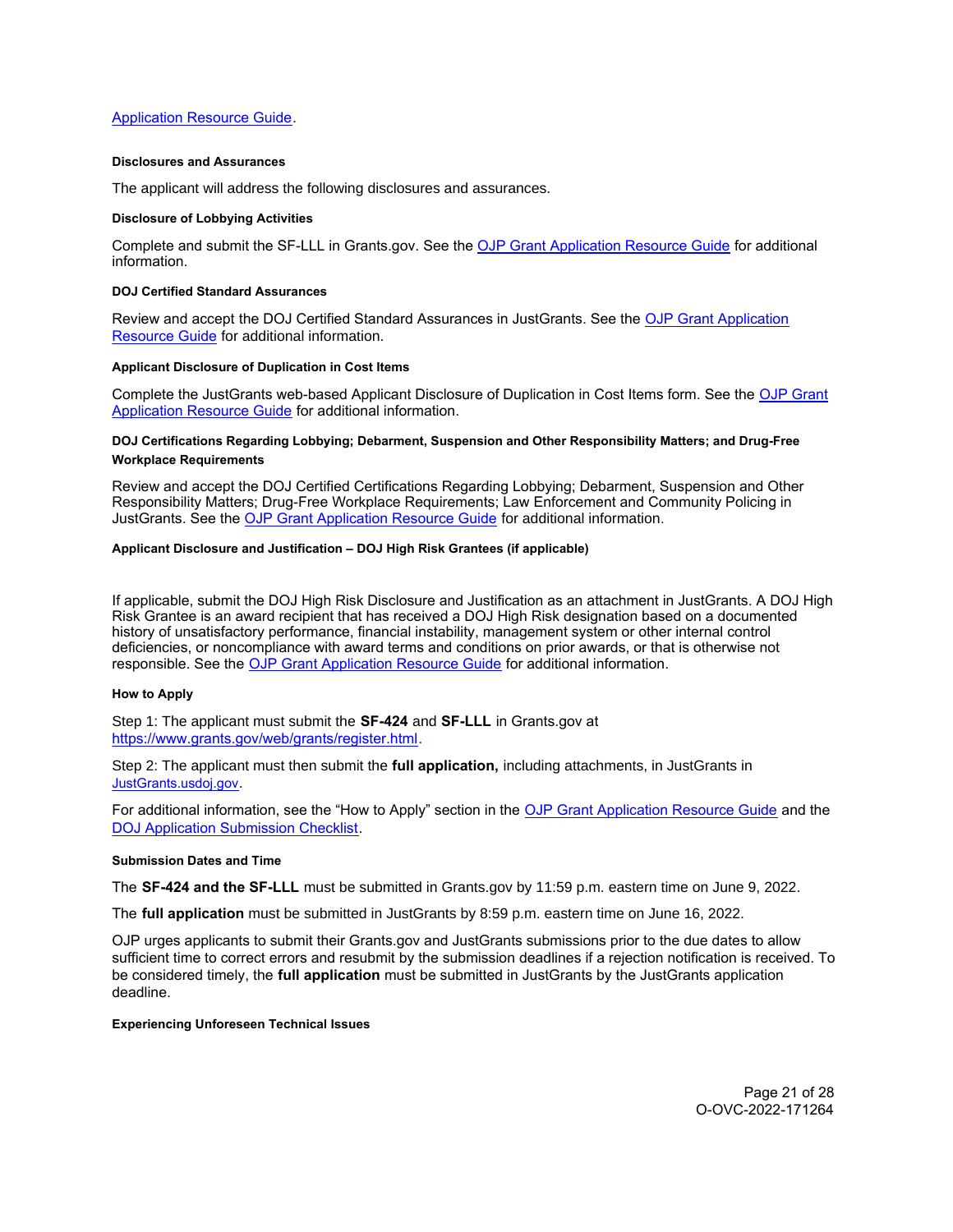<span id="page-21-0"></span>An applicant that experiences unforeseen SAM.gov, [Grants.gov,](https://Grants.gov) or JustGrants technical issues beyond its control that prevent application submission by the deadline, must demonstrate all efforts in requesting technical support in order to submit an application by the deadline. Technical support is available via phone and email to the applicable SAM.gov, [Grants.gov,](https://Grants.gov) or JustGrants support centers or service desks in which an applicant received a ticket number for resolution. If an applicant misses a deadline due to unforeseen technical difficulties, the applicant may request a waiver to submit an application after the deadline. Note: If an applicant does not submit all the required [Grants.gov](https://Grants.gov) forms by the [Grants.gov](https://Grants.gov) deadline, the applicant will not be able to proceed to the JustGrants portion of the application process.

An applicant experiencing technical difficulties with the following systems must contact the associated support desk indicated below to report the technical issue and receive a tracking number:

- [Grants.gov](https://Grants.gov) contact the [Grants.gov Customer Support Hotline](https://www.grants.gov/web/grants/support.html)
- SAM.gov contact the [SAM Help Desk \(Federal Service Desk\)](https://www.fsd.gov/gsafsd_sp)
- JustGrants contact the JustGrants Support Desk at [JustGrants.Support@usdoj.gov](mailto:JustGrants.Support@usdoj.gov) or 833–872–5175

An applicant requesting a waiver to submit a late application must document their request for technical assistance in an email to the OJP Response Center at [grants@ncjrs.gov](file:///C:/Users/local_Yehj/INetCache/Content.Outlook/20U4XBR7/grants@ncjrs.gov) **within 24 hours after the application deadline** to request approval to submit its application after the deadline. If an applicant has technical issues with [Grants.gov,](https://Grants.gov) the applicant must contact the OJP Response Center within 24 hours of the [Grants.gov](https://Grants.gov) deadline to request approval to submit after the deadline. Waiver requests to submit after the submission deadline must:

- Describe the technical difficulties experienced;
- Include a timeline of the applicant's submission efforts (e.g., what date and time did the error occur, what date and time was action taken to resolve the issue and resubmit; and what date and time did support representatives respond)
- Include an attachment(s) of the complete grant application and all required documentation and material; and
- Include the applicant's Unique Entity Identifier (UEI) and any applicable SAM.gov tracking number(s), [Grants.gov](https://Grants.gov) Help Desk, and JustGrants Support Desk Ticket Numbers.

OJP will review each request for late submission and required supporting documentation and notify the applicant whether the request has been approved or denied. For more details on the waiver process, OJP encourages applicants to review the "Experiencing Unforeseen Technical Issues" section in the [OJP Grant Application](https://www.ojp.gov/funding/apply/ojp-grant-application-resource-guide#experiencing-unforeseen-technical-issues)  [Resource Guide](https://www.ojp.gov/funding/apply/ojp-grant-application-resource-guide#experiencing-unforeseen-technical-issues).

# **Application Review Information**

# **Review Criteria**

# **Merit Review Criteria**

Applications that meet the basic minimum requirements will be evaluated by peer reviewers on how the proposed project/program addresses the following criteria:

- 1. Statement of the Problem (15%) evaluate the applicant's understanding of the program/issue to be addressed.
- 2. Project Design and Implementation (40%) evaluate the adequacy of the proposal, including the goals, objectives, timelines, milestones, and deliverables.
- 3. Capabilities and Competencies (20%) evaluate the administrative and technical capacity of the applicant to successfully accomplish the goals and objectives.
- 4. Plan for Collecting the Data Required for this Solicitation's Performance Measures (10%) evaluate the applicant's understanding of the performance data reporting requirements and the plan for collecting the required data.
- 5. Budget (10%) evaluate for completeness, cost effectiveness, and allowability (e.g., reasonable, allocable, and necessary for project activities). Letters of Intent and MOUs From Project Partners (5%) - evaluate relevance of partners included,

Page 22 of 28 O-OVC-2022-171264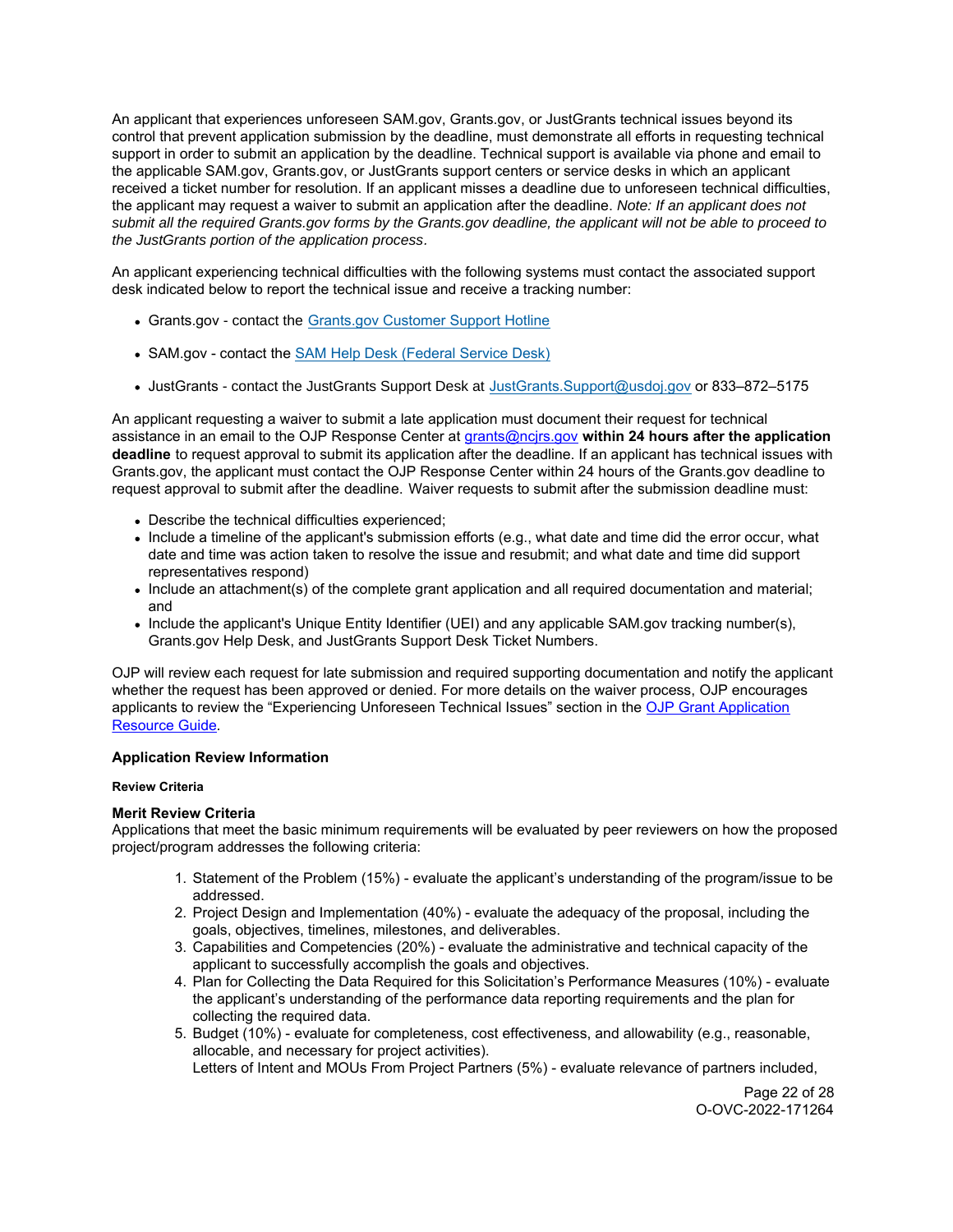that roles are clearly defined, and that the letters of intent or MOUs have the required signatures.

## <span id="page-22-0"></span>**Other Review Criteria/Factors**

Other important considerations for OVC include geographic diversity, strategic priorities (specifically including, but not limited to, those priority areas already mentioned), available funding, past performance, and the extent to which the Budget Worksheet and Budget Narrative (web-based form) accurately explain project costs that are reasonable, necessary, and otherwise allowable under federal law and applicable federal cost principles.

## **Review Process**

Applications submitted under this solicitation that meet the basic minimum requirements, will be evaluated for technical merit by a peer review panel(s) in accordance with OJP peer review policy and procedures using the review criteria listed above.

OJP screens applications to ensure they meet the basic minimum requirements prior to conducting the peer review. Although specific requirements may vary, the following are common requirements applicable to all OJP solicitations:

- The application must be submitted by an eligible type of applicant.
- The application must request funding within programmatic funding constraints (if applicable).
- The application must be responsive to the scope of the solicitation.
- The application must include all items necessary to meet the basic minimum requirements.

Pursuant to the Part 200 Uniform Requirements, before award decisions are made, OJP also reviews information related to the degree of risk posed by the applicant. Among other things to help assess whether an applicant with one or more prior federal awards has a satisfactory record with respect to performance, integrity, and business ethics, OJP checks whether the applicant is listed in SAM as excluded from receiving a federal award.

In addition, if OJP anticipates that an award will exceed \$250,000 in federal funds, OJP also must review and consider any information about the applicant that appears in the non-public segment of the integrity and performance system accessible through SAM (currently, the Federal Awardee Performance and Integrity Information System, FAPIIS).

**Important note on FAPIIS:** An applicant, may review and comment on any information about itself that currently appears in FAPIIS and was entered by a federal awarding agency. OJP will consider such comments by the applicant, in addition to the other information in FAPIIS, in its assessment of the risk posed by the applicant.

Absent explicit statutory authorization or written delegation of authority to the contrary, all final award decisions will be made by the Assistant Attorney General, who may consider not only peer review ratings and OVC recommendations, but also other factors as indicated in this section.

# **Federal Award Administration Information**

## **Federal Award Notices**

See the [OJP Grant Application Resource Guide](https://www.ojp.gov/funding/apply/ojp-grant-application-resource-guide#federal-award-notices) for information on award notifications and instructions.

## **Administrative, National Policy, and Other Legal Requirements**

If selected for funding, in addition to implementing the funded project consistent with the OJP-approved application, the recipient must comply with all award conditions and all applicable requirements of federal statutes and regulations, including the applicable requirements referred to in the assurances and certifications executed in connection with award acceptance. For additional information on these legal requirements, see the "Administrative, National Policy, and Other Legal Requirements" section in the [OJP Grant Application Resource](https://www.ojp.gov/funding/apply/ojp-grant-application-resource-guide#administrative)  [Guide.](https://www.ojp.gov/funding/apply/ojp-grant-application-resource-guide#administrative)

## **Information Technology (IT) Security Clauses**

An application in response to this solicitation may require inclusion of information related to information technology security. See the [OJP Grant Application Resource Guide](https://www.ojp.gov/funding/apply/ojp-grant-application-resource-guide#information-technology) for information on information technology

> Page 23 of 28 O-OVC-2022-171264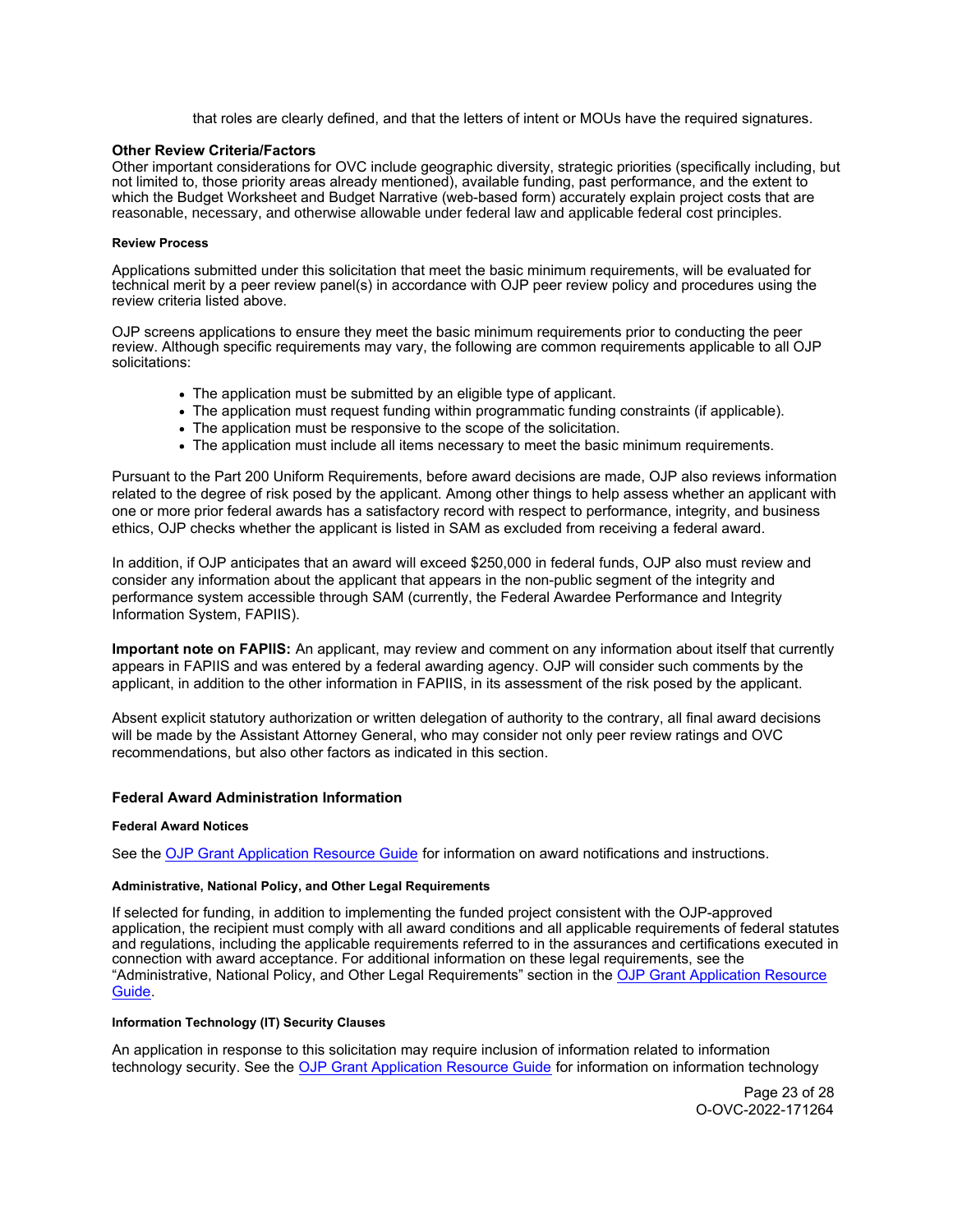<span id="page-23-0"></span>security.

## **General Information about Post-Federal Award Reporting Requirements**

In addition to the deliverables described in the "Program Description" section, all award recipients under this solicitation will be required to submit certain reports and data.

Required reports. Award recipients typically must submit quarterly financial reports, semi-annual performance reports, final financial and performance reports, and, if applicable, an annual audit report in accordance with the Part 200 Uniform Requirements or specific award conditions. Future awards and fund drawdowns may be withheld if reports are delinquent. (In appropriate cases, OJP may require additional reports.)

See the [OJP Grant Application Resource Guide](https://www.ojp.gov/funding/Apply/Resources/Grant-App-Resource-Guide.htm) for additional information on specific post-award reporting requirements, including performance measure data.

# **Federal Awarding Agency Contact(s)**

For OJP contact(s), see the solicitation cover page.

For contact information for [Grants.gov](https://Grants.gov), see the solicitation cover page.

For contact information for JustGrants, see the solicitation cover page.

# **Other Information**

## **Freedom of Information and Privacy Act (5 U.S.C. 552 and 5 U.S.C. 552a)**

See the [OJP Grant Application Resource Guide](https://www.ojp.gov/funding/apply/ojp-grant-application-resource-guide#foia) for information on the Freedom of Information and Privacy Act (5 U.S.C. 552 and 5 U.S.C. 552a).

## **Provide Feedback to OJP**

See the [OJP Grant Application Resource Guide](https://www.ojp.gov/funding/apply/ojp-grant-application-resource-guide#feedback) for information on how to provide feedback to OJP.

## **Performance Measures**

To determine performance measure requirements for this solicitation, use the "Human Trafficking Performance Measures Map with Question Sets by Solicitation" document at [https://ovc.ojp.gov/funding/performance](https://ovc.ojp.gov/funding/performance-measures/human-trafficking)[measures/human-trafficking](https://ovc.ojp.gov/funding/performance-measures/human-trafficking). Locate the solicitation title and fiscal year to see assigned performance measure question sets. Examples of the performance measures questionnaires and related question sets, along with other reporting resources, can be found in the drop-down menu for victim service provider, task force, or training and technical assistance grantees.

OVC will require award recipients to submit performance measure data and performance reports in JustGrants. OVC will provide further guidance on the post-award submission process, if selected for award.

# **Appendix A: Types of Victim Services That OVC Funds**

**Type of Service Service Service Provision Terms** 

Page 24 of 28 O-OVC-2022-171264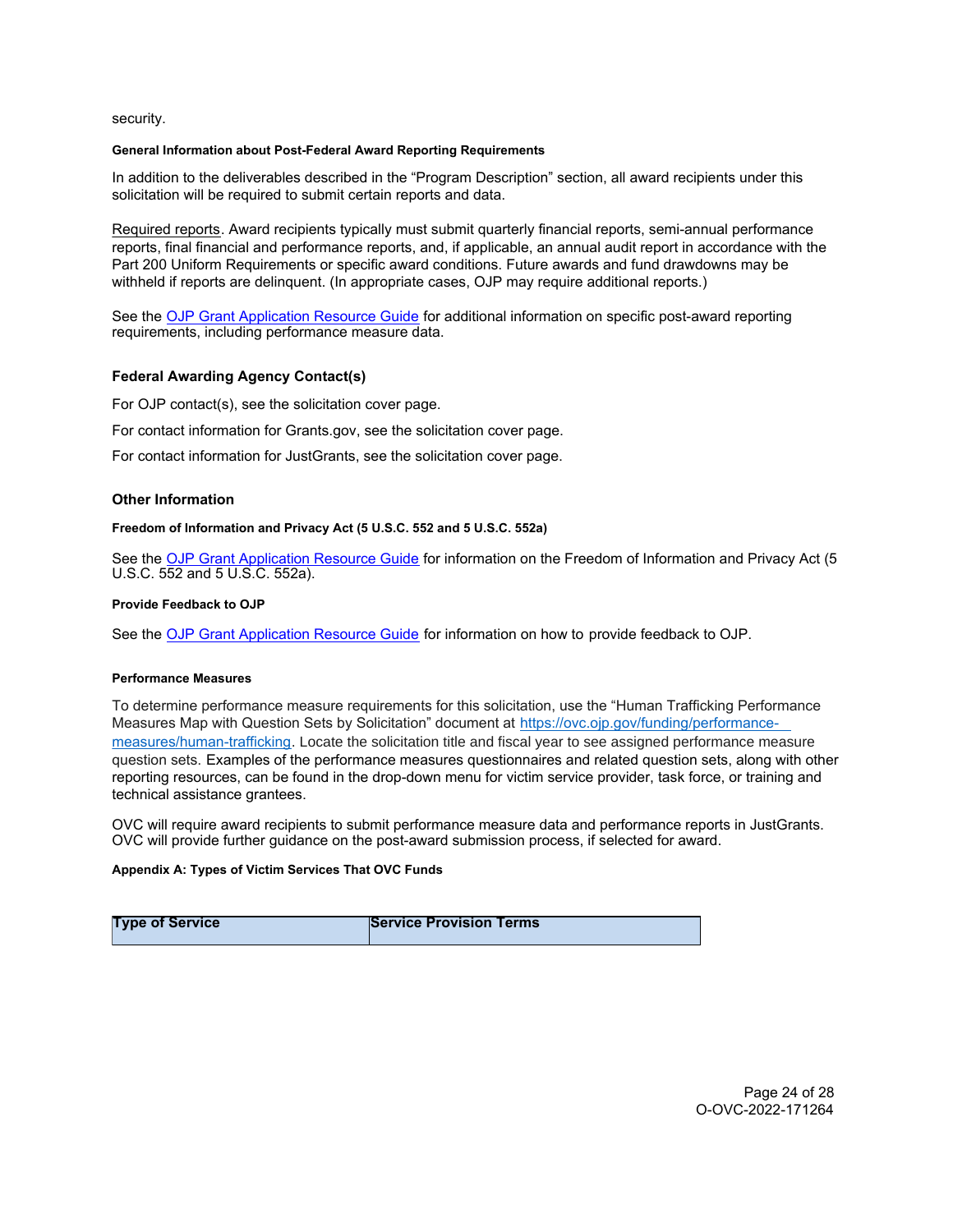| <b>Information and Referral</b>                          | Information about the criminal justice process<br>Information about victim rights, how to obtain<br>notifications, etc.<br>Referral to other victim service programs<br>Referral to other services, supports, and<br>resources<br>limformation about substance abuse treatment<br>and support<br>Referral to substance abuse treatment and<br>support                                                                                                                                                                                                                                      |
|----------------------------------------------------------|--------------------------------------------------------------------------------------------------------------------------------------------------------------------------------------------------------------------------------------------------------------------------------------------------------------------------------------------------------------------------------------------------------------------------------------------------------------------------------------------------------------------------------------------------------------------------------------------|
| Personal Advocacy/Accompaniment                          | Victim advocacy/accompaniment to<br>emergency medical care or forensic exam<br>Law enforcement interview<br>advocacy/accompaniment<br>Individual advocacy (e.g., assistance in<br>applying for public benefits or other low-cost<br>alternatives)<br>Performance of medical or nonmedical<br>forensic exam or interview, or medical<br>evidence collection<br>Advocacy for immigration assistance<br>Intervention with employer, creditor, landlord,<br>or academic institution<br>Child or dependent care assistance<br>Transportation assistance<br>Interpreter and translation services |
| <b>Emotional Support, Safety, and Health</b><br>Services | Family reunification<br>$\blacksquare$ Crisis Intervention<br>Hotline/Crisis line counseling<br>■ On-scene crisis response<br>Individual therapy/mental health services<br>■ Support groups<br>Other therapy (e.g., traditional, cultural, or<br>alternative healing)<br>Emergency financial assistance<br>Provision of emergency medical care<br>Provision of long-term, non-therapeutic<br>medical care<br>■ Substance abuse services<br>Protection/Safety planning<br>$\blacksquare$ Case management                                                                                    |
| <b>Shelter/Housing Services</b>                          | Emergency shelter or placement<br>$\blacksquare$ Transitional housing<br>■ Relocation assistance<br>Rapid rehousing<br>Rental assistance<br>Host homes<br>Other shelter/housing                                                                                                                                                                                                                                                                                                                                                                                                            |
| Criminal/Civil Justice System<br>Assistance              | Notification of criminal justice events<br>Victim impact statement assistance<br>Assistance with restitution<br>Civil legal assistance<br>Legal support with immigration assistance<br>Law enforcement or Prosecution interview<br>advocacy/accompaniment<br><b>Repatriation</b><br>Public benefits law<br>Criminal record relief<br>Victim's rights representation                                                                                                                                                                                                                        |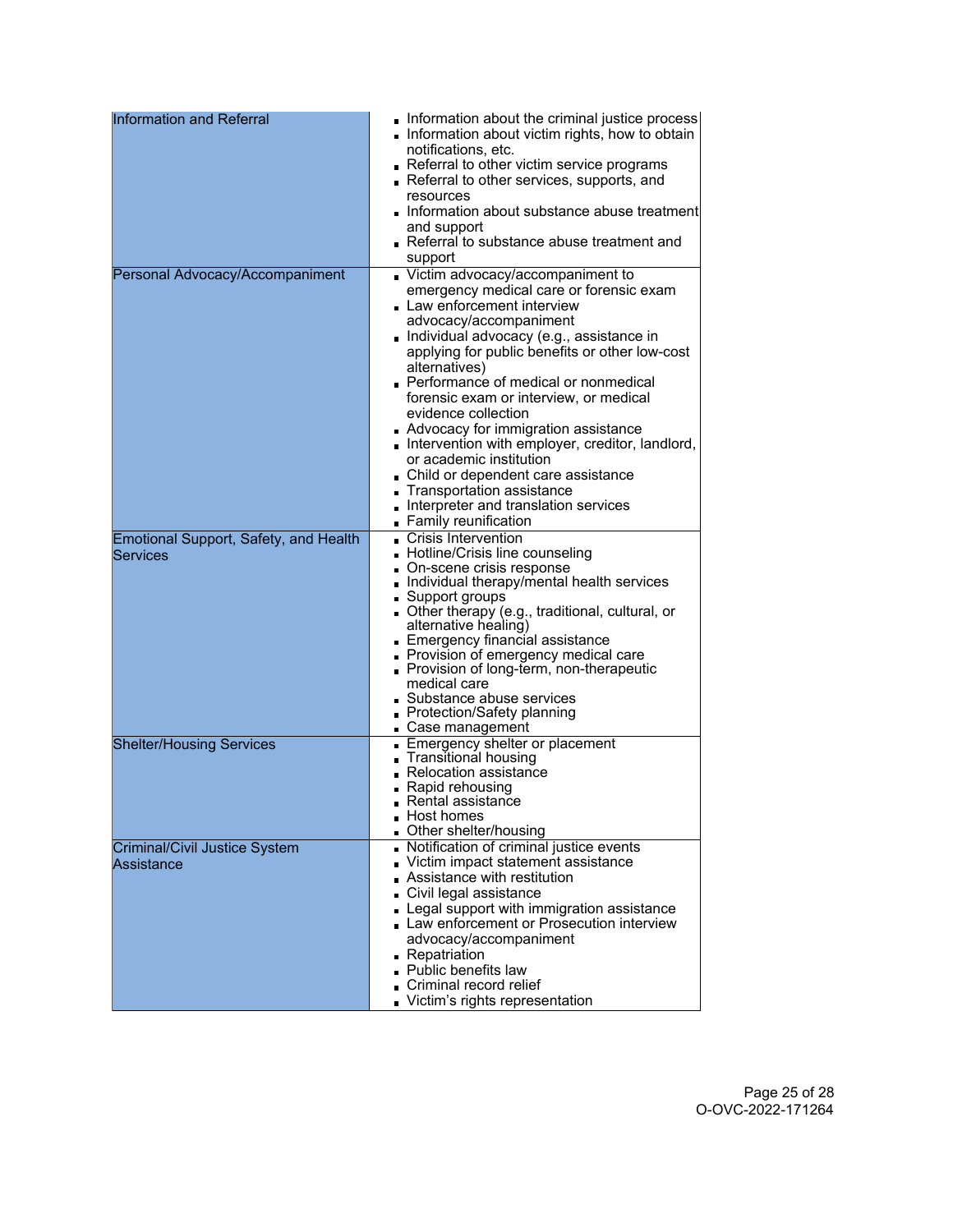<span id="page-25-0"></span>

| Job/Vocational training<br>Job readiness/employment services<br>Skill building (e.g., "life skills)<br>Supported employment |
|-----------------------------------------------------------------------------------------------------------------------------|
|                                                                                                                             |

## **Application Checklist**

# **OVC FY 2022 Enhanced Collaborative Model Task Force to Combat Human Trafficking**

This application checklist has been created as an aid in developing an application. The [DOJ Application](https://justicegrants.usdoj.gov/sites/g/files/xyckuh296/files/media/document/appln-submission-checklist.pdf)  [Submission Checklist](https://justicegrants.usdoj.gov/sites/g/files/xyckuh296/files/media/document/appln-submission-checklist.pdf) is another resource.

# **What an Applicant Must Do:**

Prior to registering in [Grants.gov](https://Grants.gov):

Confirm your Entity's [System Award Management \(SAM\)](https://sam.gov/SAM/) Registration Information (see [OJP Grant](https://www.ojp.gov/funding/apply/ojp-grant-application-resource-guide#apply)  [Application Resource Guide\)](https://www.ojp.gov/funding/apply/ojp-grant-application-resource-guide#apply)

To register in [Grants.gov](https://Grants.gov):

- Acquire an Authorized Organization Representative (AOR) and a [Grants.gov](https://Grants.gov) username and password (see OJP Grant Application Resource Guide
- Acquire AOR confirmation from the E-Business Point of Contact (E-Biz POC) (see OJP Grant [Application Resource Guide\)](https://ojp.gov/funding/Apply/Resources/Grant-App-Resource-Guide.htm)

To find the funding opportunity:

- Search for the funding opportunity in [Grants.gov](https://Grants.gov) using the opportunity number, Assistance Listing, or Select the correct Competition ID<br>Select the correct Competition ID
- 
- Access the funding opportunity and application package (see Step 7 in the OJP Grant Application [Resource Guide\)](https://ojp.gov/funding/Apply/Resources/Grant-App-Resource-Guide.htm)
- Sign up for [Grants.gov](https://Grants.gov) email <u>notifications</u> (optional) (see <u>OJP Grant Application Resource Guide</u>)
- Read [Important Notice: Applying for Grants in Grants.gov](https://ojp.gov/funding/Apply/Grants-govInfo.htm)
- Read OJP policy and guidance on conference approval, planning, and reporting available at [ojp.gov/financialguide/DOJ/PostawardRequirements/chapter3.10a.htm](https://ojp.gov/financialguide/DOJ/PostawardRequirements/chapter3.10a.htm) (see [OJP Grant Application](https://ojp.gov/funding/Apply/Resources/Grant-App-Resource-Guide.htm)  [Resource Guide\)](https://ojp.gov/funding/Apply/Resources/Grant-App-Resource-Guide.htm)

# **Overview of Post-Award Legal Requirements:**

Review the "[Overview of Legal Requirements Generally Applicable to OJP Grants and Cooperative](https://www.ojp.gov/funding/explore/legal-overview-fy-2022-awards)  [Agreements - FY 2022 Awards"](https://www.ojp.gov/funding/explore/legal-overview-fy-2022-awards) in the [OJP Funding Resource Center](https://www.ojp.gov/funding/index.htm) 

# **Review Scope Requirement:**

- The federal amount requested is within the allowable limit(s):
	- Under Purpose Area 1: up to \$750,000 per lead applicant (\$1.5 million per task force)
	- Under Purpose Area 2: up to \$750,000 per lead applicant (\$1.5 million per task force)

# **Review Eligibility Requirement:**

- The following entities are eligible to apply:
	- State governments
	- City or township governments
	- County governments
	- Native American tribal governments (federally recognized)
	- Native American tribal organizations (other than federally recognized tribal governments)
	- Nonprofits having a 501(c)(3) status with the IRS, other than institutions of higher education

 $\sim$   $\sim$   $\sim$   $\sim$   $\sim$ 

**Prepare to submit the Application for Federal Assistance standard form (SF)-424 and Disclosure of Lobbying Activities form (SF-LLL)** 

Page 26 of 28 O-OVC-2022-171264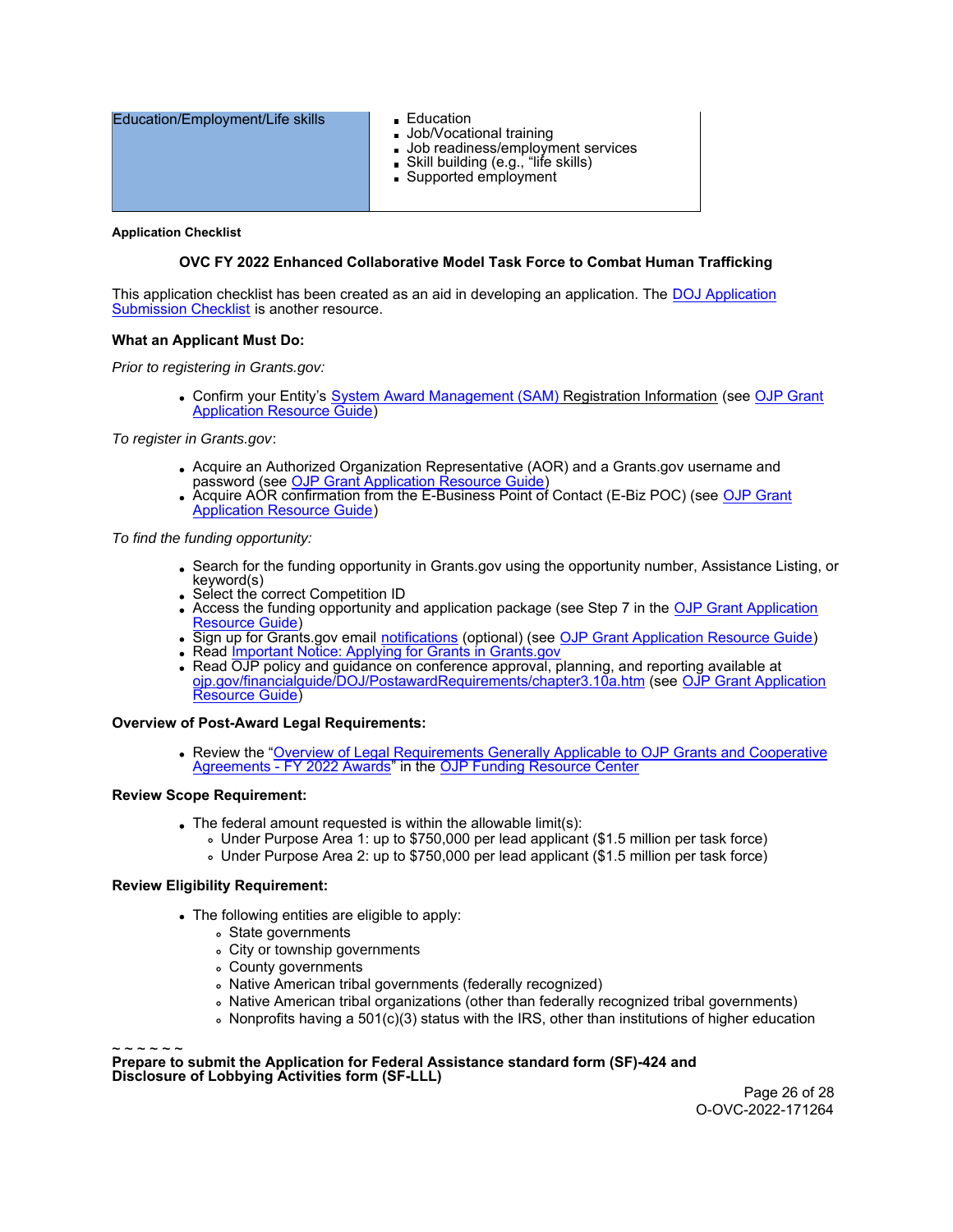- Review Information to complete the Application for Federal Assistance (SF-424) in [Grants.gov](https://Grants.gov)<br>• Complete Standard Applicant Information (SF-424 information from [Grants.gov\)](https://Grants.gov)<br>• Submit the SF-424 and SF-LLL in Grants.gov
	-
	-

After the SF-424 and SF-LLL submission in [Grants.gov](https://Grants.gov), receive [Grants.gov](https://Grants.gov) email notifications that:

- Submission has been received in [Grants.gov](https://Grants.gov)
- Submission has either been successfully validated or rejected with errors (see [OJP Grant](https://ojp.gov/funding/Apply/Resources/Grant-App-Resource-Guide.htm)  [Application Resource Guide\)](https://ojp.gov/funding/Apply/Resources/Grant-App-Resource-Guide.htm)

If no [Grants.gov](https://Grants.gov) receipt validation, or if error notifications are received:

Contact the [Grants.gov](https://Grants.gov) Customer Support Hotline at 800-518-4726, 606-545-5035, [Grants.gov](https://www.grants.gov/web/grants/support.html)  [customer support,](https://www.grants.gov/web/grants/support.html) or [support@grants.gov](mailto:support@grants.gov) regarding technical difficulties (see [OJP Grant Application](https://ojp.gov/funding/Apply/Resources/Grant-App-Resource-Guide.htm)  [Resource Guide\)](https://ojp.gov/funding/Apply/Resources/Grant-App-Resource-Guide.htm)

Receive email notification to complete application in JustGrants

Proceed to complete application in JustGrants

# **Content of Application Submission: Critical Application Elements**

The following items are critical application elements required to pass the basic minimum requirements review. If OJP determines that an application does not include the following elements, it will neither proceed to peer review, nor receive further consideration.

- Identical Proposal Abstracts
- Identical Program Narratives
- Individualized Budget Worksheet and Budget Narrative (web-based Form)
- Letters of Intent and/or Memorandum of Understanding

#### ~~~<br>Budget and Associated Documentation: **Budget and Associated Documentation:**

- Indirect Cost Rate Agreement (if applicable) (see [OJP Grant Application Resource Guide\)](https://ojp.gov/funding/Apply/Resources/Grant-App-Resource-Guide.htm)
- Financial Management and System of Internal Controls Questionnaire (see OJP Grant Application [Resource Guide\)](https://ojp.gov/funding/Apply/Resources/Grant-App-Resource-Guide.htm)
- Disclosure of Process related to Executive Compensation (see [OJP Grant Application Resource](https://ojp.gov/funding/Apply/Resources/Grant-App-Resource-Guide.htm)  [Guide\)](https://ojp.gov/funding/Apply/Resources/Grant-App-Resource-Guide.htm)

# **Additional Application Components:**

- Task Force Organizational Chart
- Letters of Intent or Memoranda of Understanding (MOUs)
- Plans to Implement a Range of Proactive Approaches
- Position Descriptions and Resumes
- Tribal Authorizing Resolution (if applicable) (see [OJP Grant Application Resource Guide\)](https://www.ojp.gov/funding/Apply/Resources/Grant-App-Resource-Guide.htm#researchAndEvaluation)
- Research and Evaluation Independence and Integrity (see [OJP Grant Application Resource Guide\)](https://ojp.gov/funding/Apply/Resources/Grant-App-Resource-Guide.htm)
- Request and Justification for Employee Compensation: Waiver (if applicable) (see OJP Grant [Application Resource Guide\)](https://ojp.gov/funding/Apply/Resources/Grant-App-Resource-Guide.htm)

# **Disclosures and Assurances:**

- Disclosure [of Lobbying Activities \(SF-LLL\)](https://ojp.gov/funding/Apply/Resources/Disclosure.pdf) (see [OJP Grant Application Resource Guide\)](https://ojp.gov/funding/Apply/Resources/Grant-App-Resource-Guide.htm)
- Applicant Disclosure of Duplication in Cost Items (see <u>OJP Grant Application Resource Guide</u>)
- 
- DOJ Certified Standard Assurances (see <u>OJP Grant Application Resource Guide</u>)<br>DOJ Certifications Regarding Lobbying; Debarment, Suspension and Other Responsibility Matters; and Drug-Free Workplace Requirements (see <u>OJP Grant Application Resource Guide</u>)
- Applicant Disclosure and Justification DOJ High Risk Grantees (if applicable) (see OJP Grant [Application Resource Guide\)](https://ojp.gov/funding/Apply/Resources/Grant-App-Resource-Guide.htm)

Submit application in JustGrants:

Application has been successfully submitted in JustGrants

If no JustGrants application submission, validation, or if error notifications are received:

Page 27 of 28 O-OVC-2022-171264